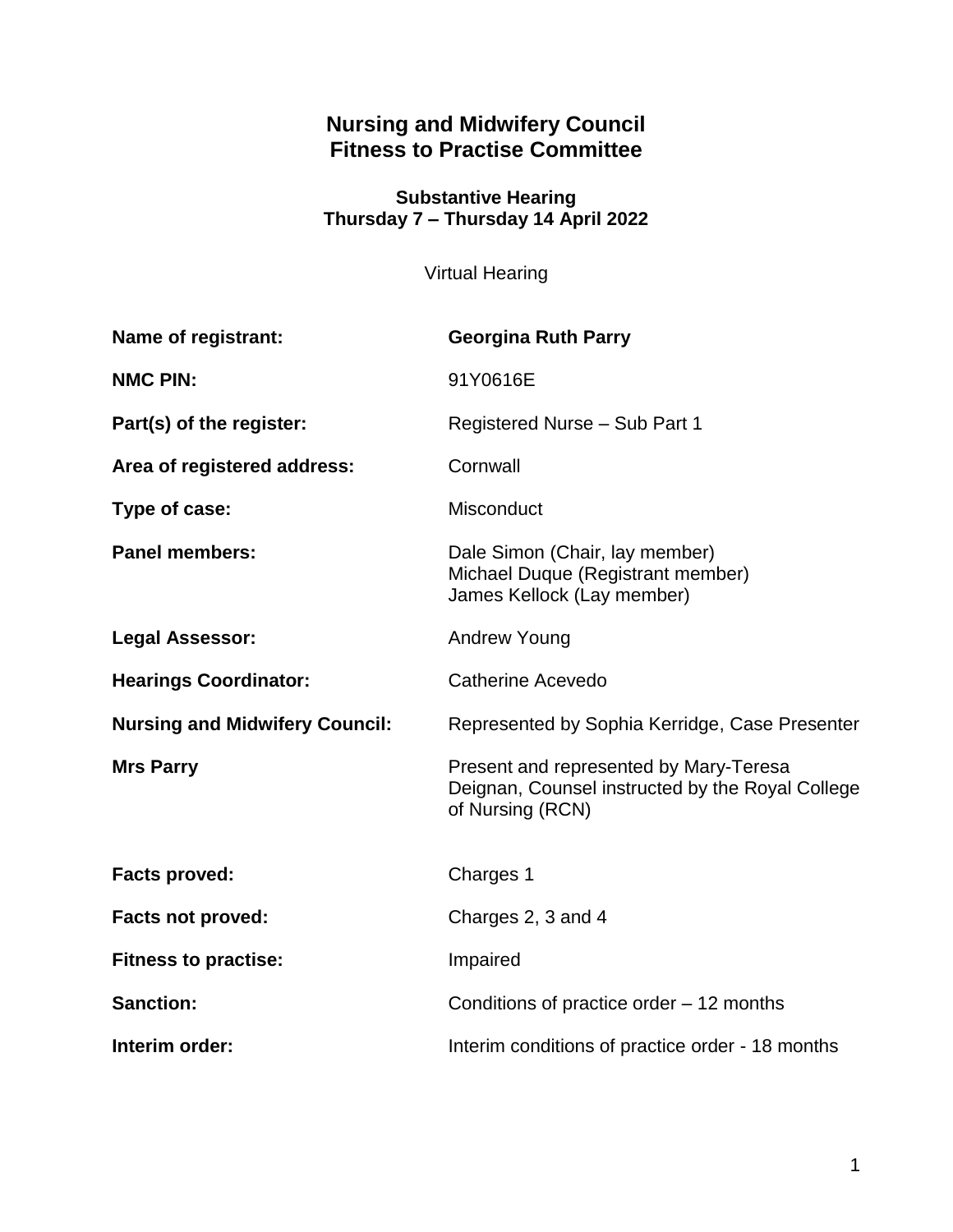# **Details of charge**

That you, a registered nurse, while employed as a Deputy Manager:

- 1. On one or more occasions between approximately May 2020 and 21 August 2020 slept on duty.
- 2. On one or more occasions between approximately May 2020 and 21 August 2020 permitted staff to sleep on duty.
- 3. On an unknown date asked one or more colleagues not to report that you had slept on duty in exchange for not reporting them.
- 4. Your actions at charge 3 above showed a lack of integrity in that you used your position of seniority over colleagues for your own benefit

And, by the reason of the above, your fitness to practise is impaired by reason of your misconduct.

# **Decision and reasons on application for hearing to be held in private**

At the outset of the hearing, Ms Kerridge made a request that parts of this hearing be held in private on the basis that proper exploration of your case may involve reference to your health and the health of a third party. The application was made pursuant to Rule 19 of the 'Nursing and Midwifery Council (Fitness to Practise) Rules 2004', as amended (the Rules).

Ms Deignan on your behalf indicated that she was aware of the matter and had no observations on the application.

The legal assessor reminded the panel that while Rule 19(1) provides, as a starting point, that hearings shall be conducted in public, Rule 19(3) states that the panel may hold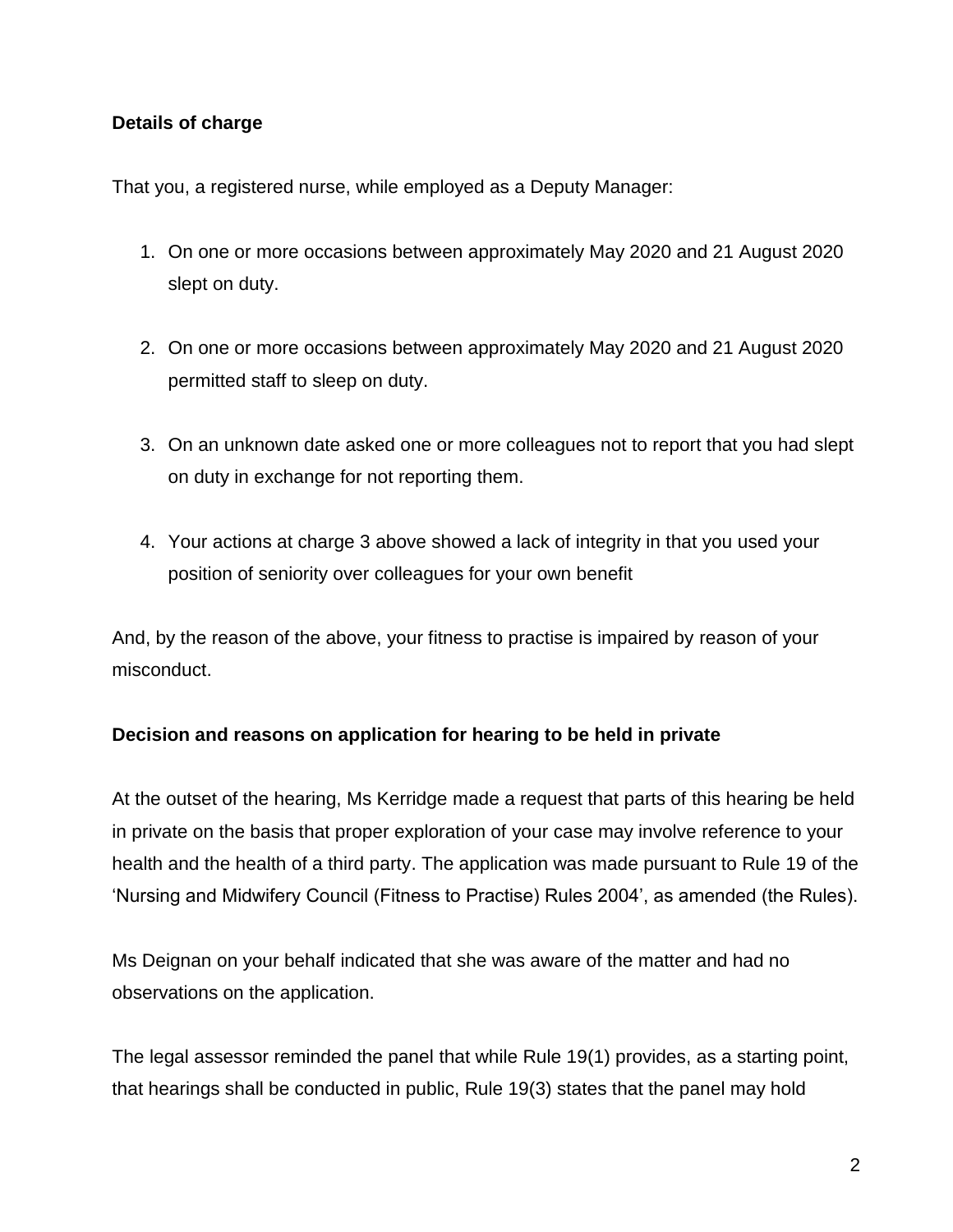hearings partly or wholly in private if it is satisfied that this is justified by the interests of any party or by the public interest.

Having heard that there may be reference to your health or the health of a third party, the panel determined to hold those parts of the hearing in private.

# **Application on disputed redactions**

Rule 18(7) of NMC Fitness to Practice Rules 2004 states that:

# *…decisions as to whether or not any evidence is to be admitted at the hearing shall be taken by the Committee considering the allegation*

In these circumstances, the panel, as adjudicators of law and fact, will need to see the material they are being asked to make a decision on so it can inform the decision that they make. This is in accordance with *Thorneycroft v NMC* [2014] EWHC 1565 (Admin):

> *"[46]… The Panel may take advice from the Legal Assessor on the admissibility of evidence, the procedures to be followed and the approach to their substantive decision. However, at every stage of the proceedings the Panel are the judges both of the law and the facts (see Libman v GMC (1972) AC 217 ). Decisions as to the admissibility of evidence are therefore for the Panel, not the Legal Advisor.*

*[47]… to reach an informed decision as to the admissibility of evidence the Panel needed to be given the necessary materials."*

The following redactions proposed by Ms Deignan on your behalf were disputed by the NMC and as such the panel was invited to consider them.

Ms Deignan proposed redactions to paragraph nine of Ms 1's witness statement:

• Sentence 1 – Inadmissible because it is anonymous hearsay.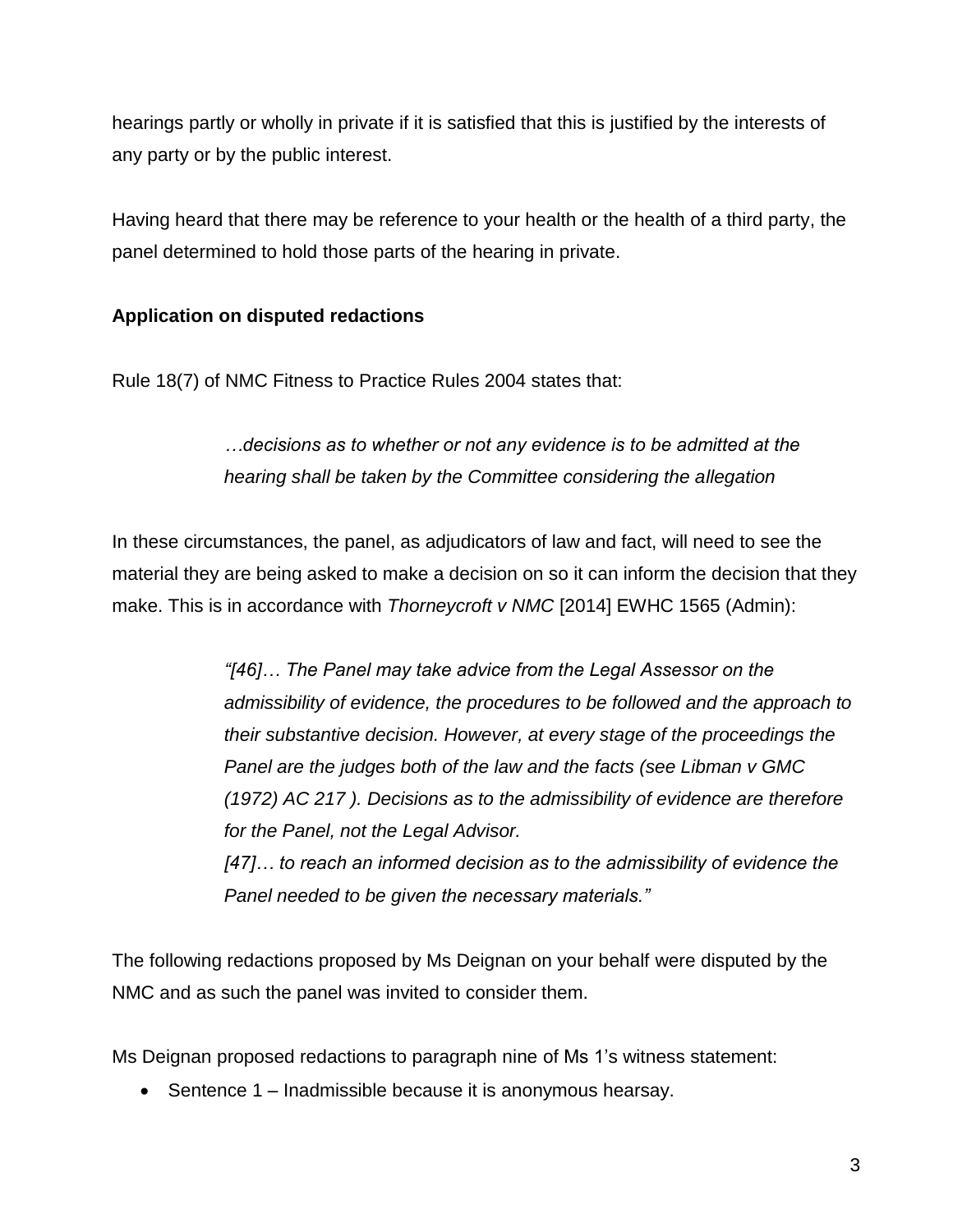- Sentence 3 Inadmissible because it is anonymous hearsay.
- Sentence 5 Inadmissible because at least the original source is anonymous and multiple anonymous hearsay.
- Sentence 6 inadmissible because it does not go to a charge faced by you and is prejudicial.
- Sentence 7 and final sentence inadmissible because it does not go to a charge faced by you and is irrelevant prejudicial.

Ms Deignan proposed redactions to the document HT/04 exhibited by Ms 1:

- Redact Ms 2 document as per AP/01 inadmissible as it is unfair and prejudicial. This witness has not been called to give evidence and as a consequence cannot be challenged.
- HT/04: Redact Ms 3 document as per TW/01 inadmissible as it is unfair and prejudicial. This witness has not been called to give evidence and as a consequence cannot be challenged.
- HT/04: exhibit bundle p10 redaction of Ms 2's email inadmissible because it does not go to a charge and is prejudicial.

In relation to paragraph 9 of Ms 1's witness statement, Ms Kerridge submitted that this is not prejudicial, rather it is important explanatory evidence as to how the local investigation came to start. She submitted that hearsay is admissible since it is not the sole or decisive evidence and the panel should place limited weight if any on this evidence. She submitted that the evidence is not prejudicial to you but provides context and should be admitted.

In relation to document HT/04, Ms Kerridge submitted that the hearsay in document TW/01 and AP/01 which refers to other named individuals who are not being called as witnesses, is admissible as this is not the sole or decisive evidence and the panel can apply the weight it sees fit.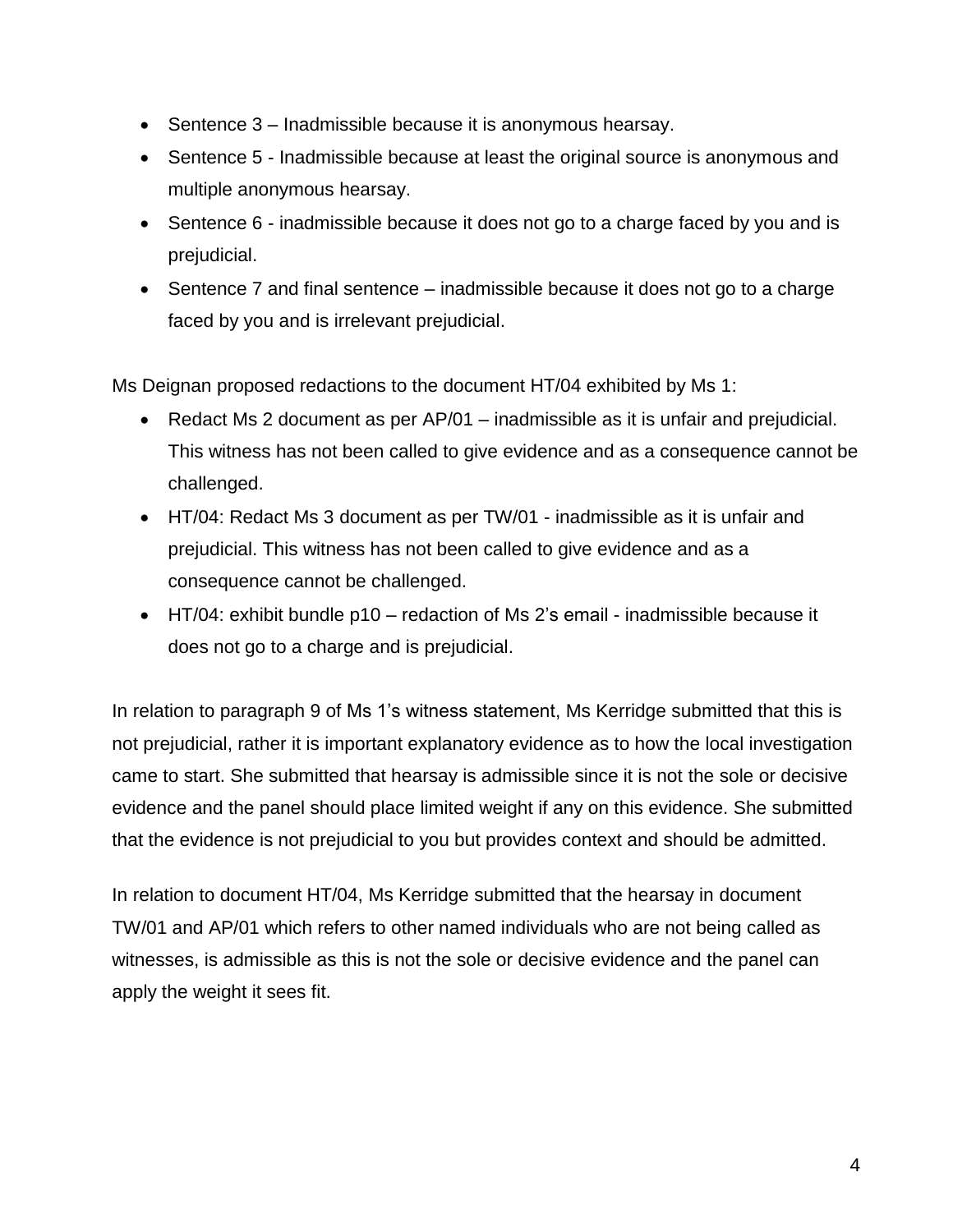In relation to the disputed sentence in Ms 2's email in HT/04, Ms Kerridge submitted that this is relevant to the matters the panel has to determine, including your attitude to your professional responsibilities and should be admitted.

The panel heard and accepted the advice of the legal assessor.

In relation to paragraph 9 of Ms 1's witness statement the panel admitted all sentences apart from sentence 3. The panel determined that sentences 1, 5, 6 and 7 provided context and were not prejudicial to you to admit. The panel found sentence 3 to be a vague assertion and was prejudicial to you as there was no explanation as to the source of the information. It therefore did not admit sentence 3.

In relation to the disputed sentence in Ms 2's email, the panel considered that it does not go to a charge and is prejudicial. The panel therefore determined that it should not be admitted.

In relation to document HT/04, and the hearsay in document TW/01 and AP/01, the panel considered that although this is hearsay it is not the sole or decisive evidence relevant to any charge and is not prejudicial. The panel therefore determined that this evidence should be admitted.

# **Decision and reasons on application to admit the written evidence of Ms 4 and attributed documentary evidence.**

The panel heard an application made by Ms Kerridge under Rule 31 to allow the written statement of Ms 4 into evidence. Ms 4 was not present at this hearing and, whilst the NMC had made sufficient efforts to ensure that this witness was present, she was unable to attend today due to her having to attend an appointment [PRIVATE]. Ms Kerridge submitted that the NMC contacted Ms 4 to enquire whether arrangements could be made to facilitate her giving evidence. However, she contacted the NMC on the day before the hearing on 6 April 2022, [PRIVATE]. She also stated *"So I am sending you this EMAIL*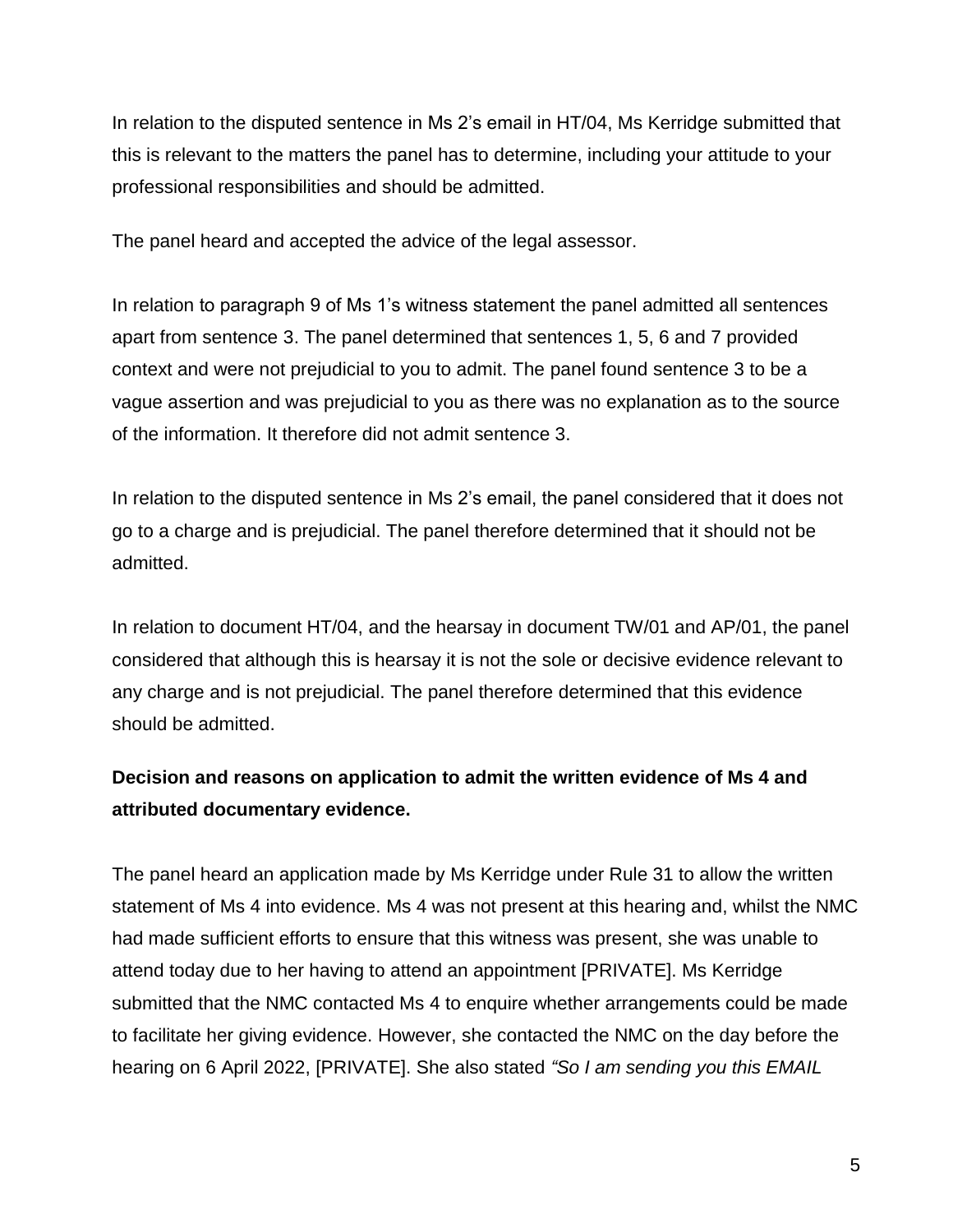*saying I [Ms 4] will be retracting my statement. Date 6-4- 2022. Please don't message or EMAIL me anymore".*

Mr Kerridge submitted that Ms 4's retraction is not linked to the truthfulness of her statement [PRIVATE]. She submitted that Ms 4 has a very good reason for not being able to attend the hearing. She submitted that Ms 4's evidence is relevant to charge 1 and provides context to charge 2. She submitted that Ms 4's evidence is not sole and decisive in relation to those charges and it would be fair for the panel to admit her evidence and the panel can decide what weight they attach to her evidence.

Ms Deignan referred the panel to the NMC telephone note of a conversation with Ms 4 dated 28 May 2021. She submitted that it is meant to be an accurate record of what was said and for purposes of this application it can be relied upon. Ms Deignan submitted that Ms 4 is the only witness who speaks to charges 1 and 2 and so her evidence is sole and decisive. Ms 4 has disengaged from the process, she is not a willing witness and she has said she wants to retract her statement. Ms Deignan submitted that it would be fundamentally unfair to accept the witness statement and exhibits of Ms 4.

The panel heard and accepted the legal assessor's advice on the issues it should take into consideration in respect of this application. This included that Rule 31 provides that, so far as it is 'fair and relevant', a panel may accept evidence in a range of forms and circumstances, whether or not it is admissible in civil proceedings.

The panel took into account that Ms 4 is no longer willing to support the case and has indicated that she wished to 'retract' her statement. The panel noted that there were inconsistencies in her various accounts in respect of the number of times she had witnessed you allegedly sleeping. The panel considered that Ms 4 is the only person that gives evidence in respect of some aspects of the charges which now cannot be challenged. The panel therefore determined that it would be unfair to admit Ms 4's statement and exhibits.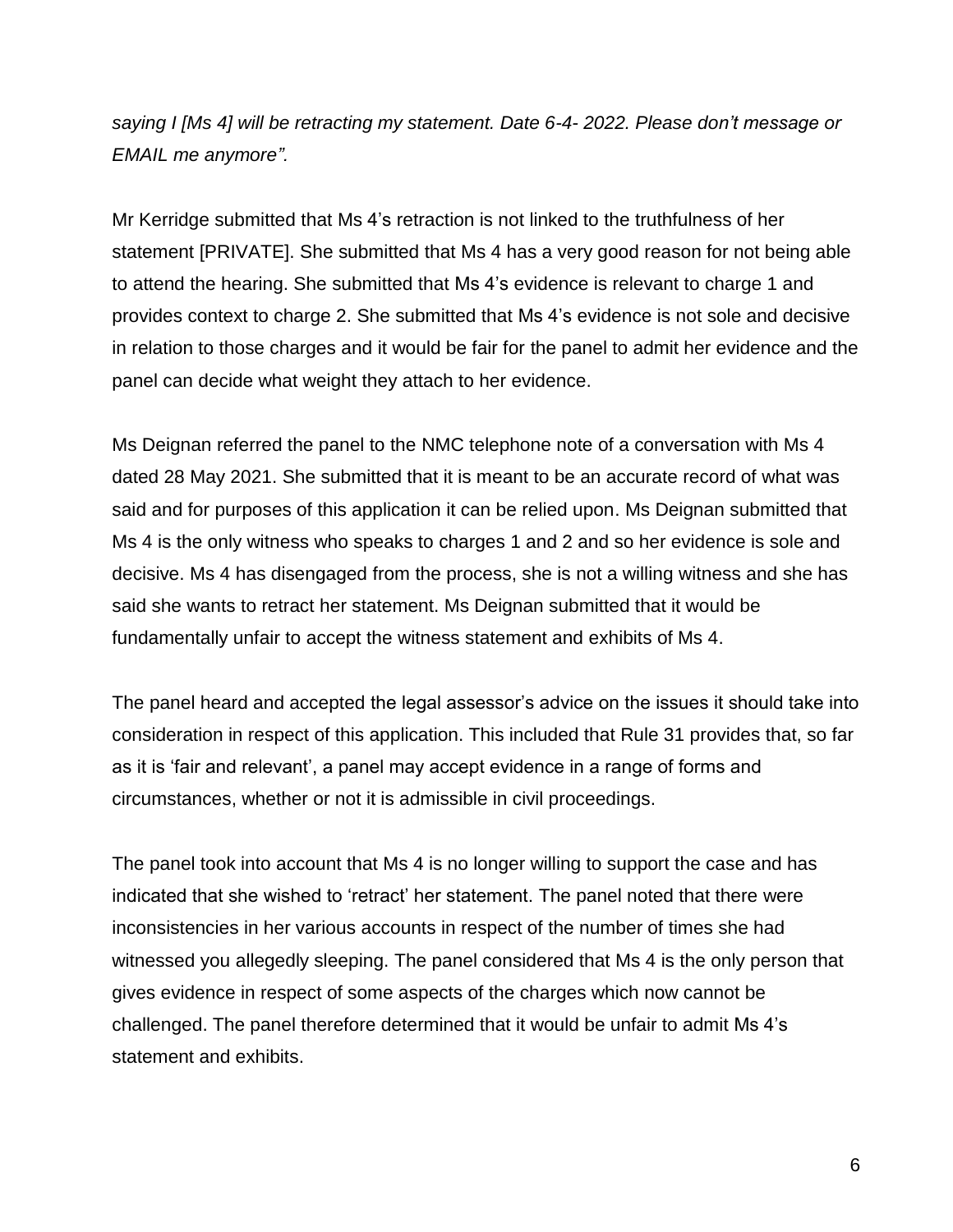The panel therefore refused the application.

### **Decision and reasons on facts**

In reaching its decisions on the disputed facts, the panel took into account all the oral and documentary evidence in this case together with the submissions made by Ms Kerridge and by Ms Deignan. The panel particularly noted Ms Deignan's oral and written submissions as to the need for caution before reaching conclusions as to the credibility and reliability of witnesses.

The panel was aware that the burden of proof rests on the NMC, and that the standard of proof is the civil standard, namely the balance of probabilities. This means that a fact will be proved if a panel is satisfied that it is more likely than not that the incident occurred as alleged.

The panel heard live evidence from the following witnesses called on behalf of the NMC:

- Ms 1: **Home Manager and Matron at the** Home;
- Ms 2: Care Assistant at the Home.
- Ms 3: Care Assistant at the Home;

The panel also heard evidence from you under affirmation.

# **Background**

The charges arose when you were employed at the Asheborough House Care Centre ('the Home'). You started your employment there as a staff nurse on 1 September 2016. You became Deputy Manager and Deputy Matron in April 2018.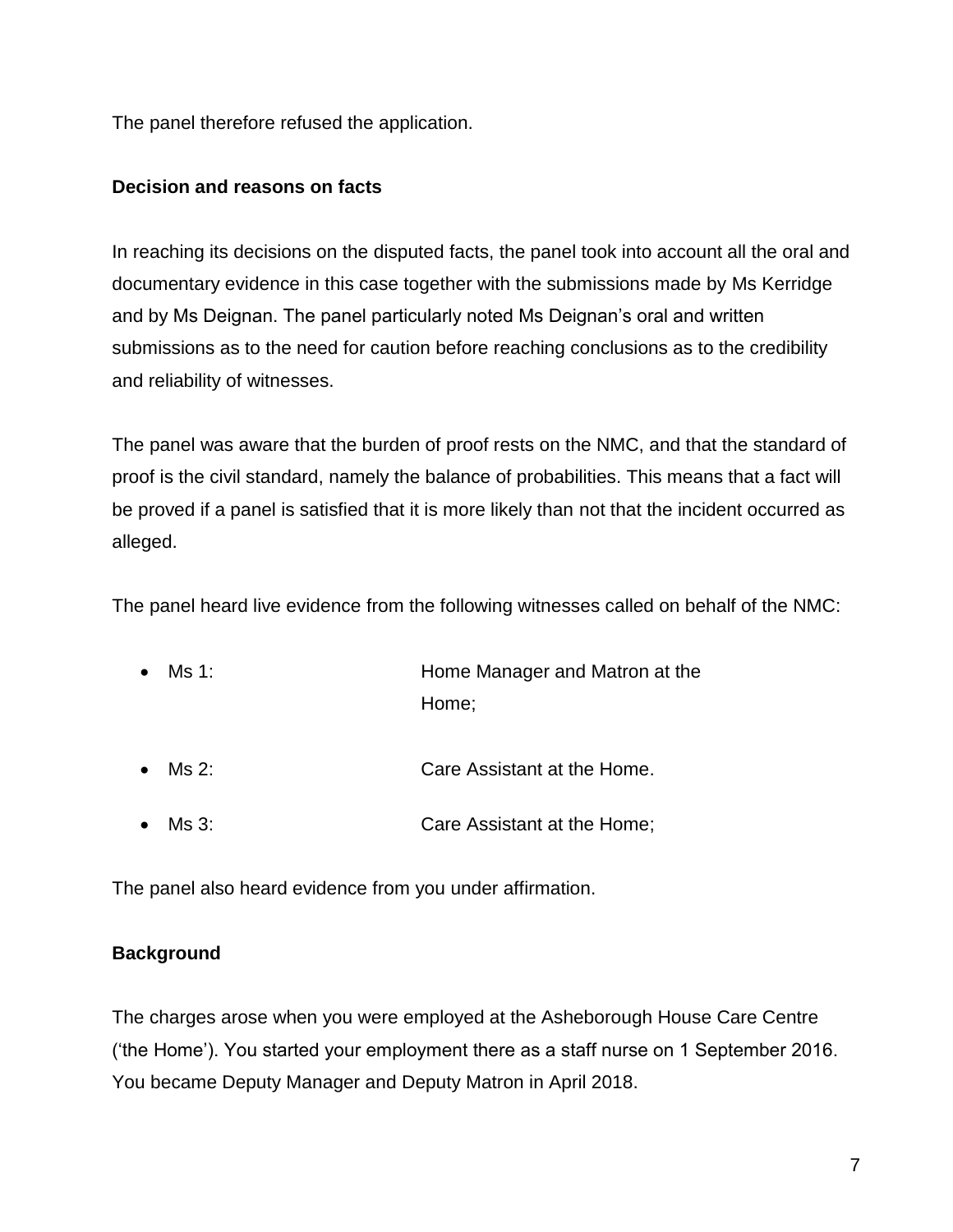The Home has capacity for 31 residents, but during the Covid pandemic there were 28 beds in use. All residents had some form of dementia and most lacked mental capacity.

During day shifts there would be at least one nurse and eight carers on duty. During a night shift there would be one nurse and three carers, with an additional carer for the twilight hours. Staff were required to be awake at all times when they worked at the Care Home, including the night shift.

A carer who often worked the night shift with you, described regularly seeing you allegedly asleep while on duty including in residents rooms.

You were also allegedly seen on one occasion during a night shift by another carer, to be lying asleep on the sofa in the Home lounge with the lights off, feet up and a face mask on. The carer also described overhearing you tell other members of staff not to report her and that in exchange you would not report them for sleeping while on duty.

Both witnesses stated that they would spend a considerable amount of time looking for you and failing to find you when you were on duty.

The Home Manager discussed with you the issue of other members of staff being asleep during night shifts. You said she would make sure they were not asleep.

You were suspended from the Home on 21 August 2020 pending investigation.

During your investigatory interview on 29 August 2020 you denied ever having fallen asleep while on duty and explained that sometimes you would sit with your headphones on.

In your response to the NMC regarding these allegations, you do not accept that you fell asleep while on duty.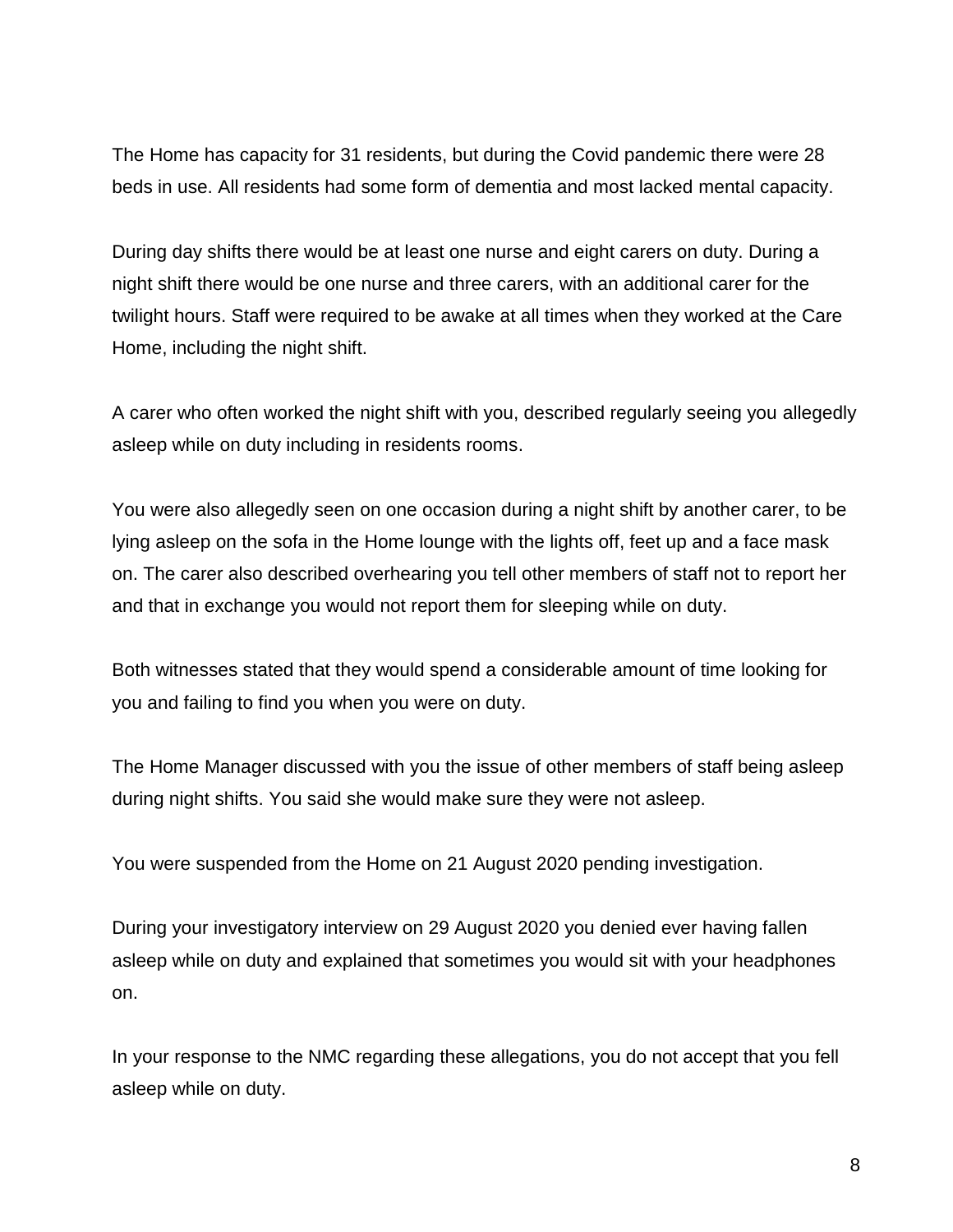Before making any findings on the facts, the panel heard and accepted the advice of the legal assessor. It considered the witness and documentary evidence provided by both the NMC and by you.

The panel then considered each of the disputed charges and made the following findings.

# **Charge 1**

That you, a registered nurse, while employed as a Deputy Manager:

On one or more occasions between approximately May 2020 and 21 August 2020 slept on duty.

# **This charge is found proved.**

In reaching this decision, the panel took into account the evidence of Ms 2, Ms 3 and your evidence.

Ms 2 described in her evidence in detail that you fell asleep on a number of occasions and that this happened regularly. She gave consistent and detailed accounts of different instances over the three month period which forms the subject of this charge where this had occurred.

The panel found Ms 2's evidence to be supported by Ms 3's account. Ms 3 was consistent in her evidence about one incident where she found you asleep lying down on a sofa in the lounge with your feet up and a face mask covering your whole face.

You deny the allegation and stated in oral evidence that you have never fallen asleep on duty. You explained in relation to the incident described by Ms 3, when you admitted that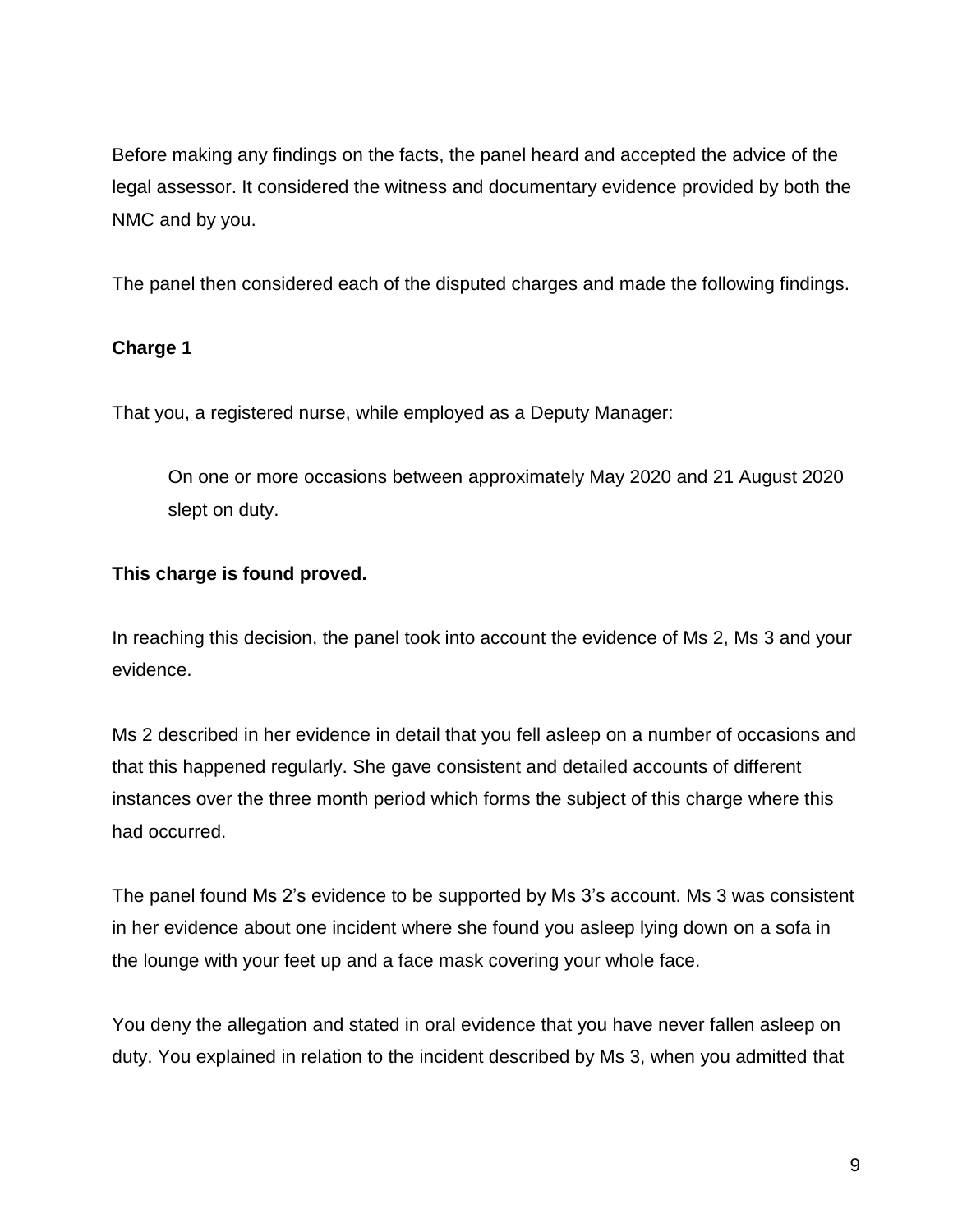you had been found lying on a sofa in a dark room with a mask over your eyes, that this came about because of your unusual and playful relationship with a particular resident.

The panel considered that although the burden of proof does not lie on you, your explanation of events lacked credibility and did not make sense.

The panel considered that the evidence of both witnesses was credible and consistent. It considered that neither witness would have any particular reason to fabricate their accounts. The panel noted that both witnesses expressed frustration in their evidence at not being able to find you in the Home when you were needed. The panel did not find this surprising and did not consider that it indicated that their evidence was unreliable on this issue.

The panel determined that, on the balance of probabilities, it was more likely than not that it was a frequent occurrence for you to sleep on duty.

The panel therefore found charge 1 proved.

# **Charge 3**

On an unknown date asked one or more colleagues not to report that you had slept on duty in exchange for not reporting them.

#### **This charge is found not proved.**

Before considering charge 2, the panel first decided to establish whether charge 3 was found proved. In deciding on charge 3, the panel took into account the evidence of Ms 3 who was the only witness that provided evidence in relation to this charge.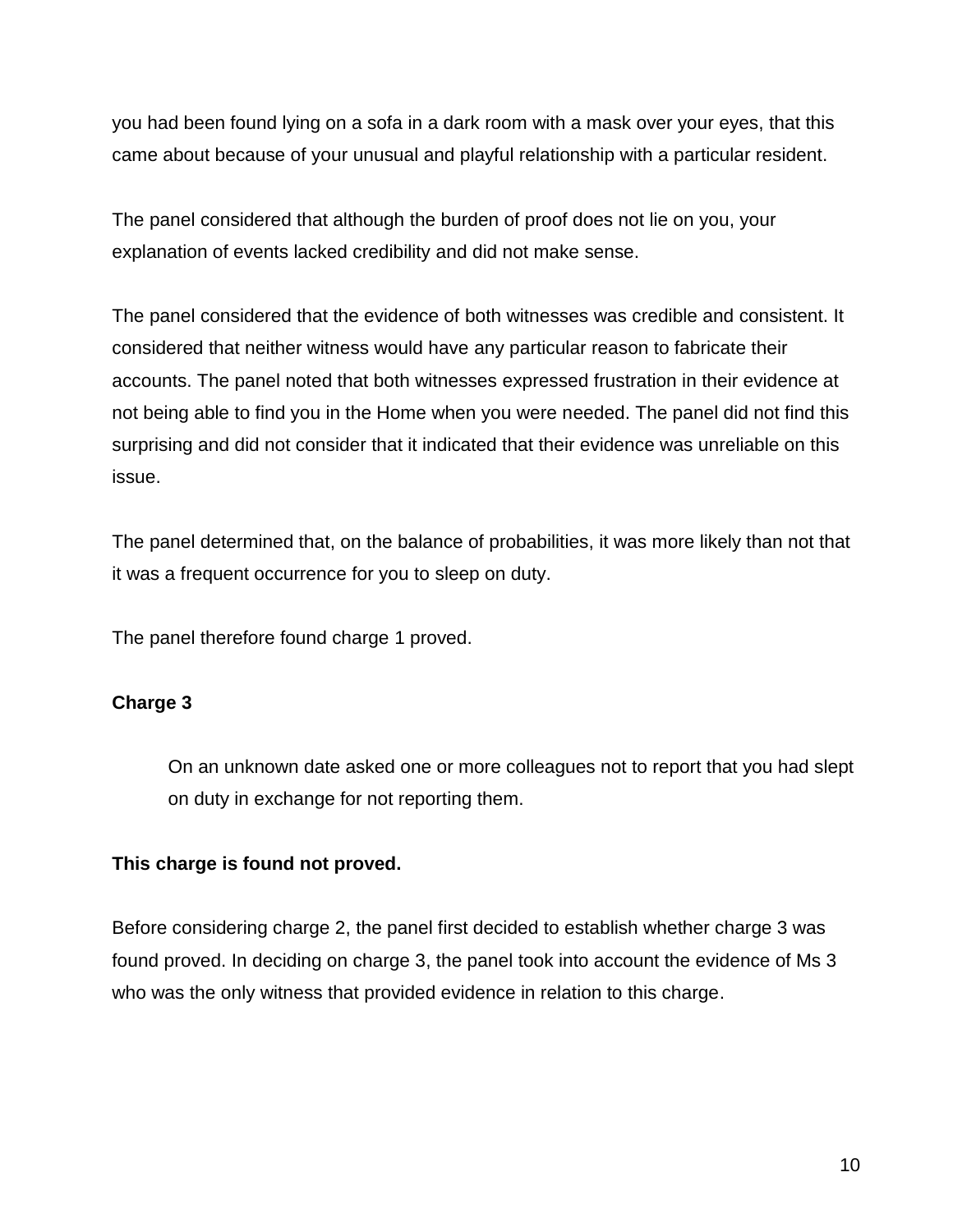Ms 3's evidence is that she overheard a conversation where you told another member of staff not to report you for sleeping, and that in exchange you would not report them for sleeping while on duty.

Ms 3 accepted in her evidence that she could not remember any of the details surrounding the conversation she overheard but did remember the conversation itself. The panel noted that in her written evidence she stated that the conversation involved more than one colleague. However, in her oral evidence she only recalled one colleague. At no point did Ms 3 identify the colleague or colleagues by name.

Your position is that this conversation did not happen.

The panel considered that Ms 3's evidence regarding this event was at times inconsistent and lacked detail. The panel considered that Ms 3 did not provide context to the conversation i.e. who you had been speaking to and where and when the conversation took place. The panel also noted that Ms 3 made no reference to this conversation either in her email on 27 August 2020 or in her local statement where she was specifically asked whether she had any other matters that she would like to mention that might be relevant to your alleged sleeping on duty.

The panel considered that Ms 3's evidence was not sufficient for the panel to be satisfied, on the balance of probabilities, that this conversation took place.

The panel therefore found charge 3 not proved.

# **Charge 2**

That you, a registered nurse, while employed as a Deputy Manager:

On one or more occasions between approximately May 2020 and 21 August 2020 permitted staff to sleep on duty.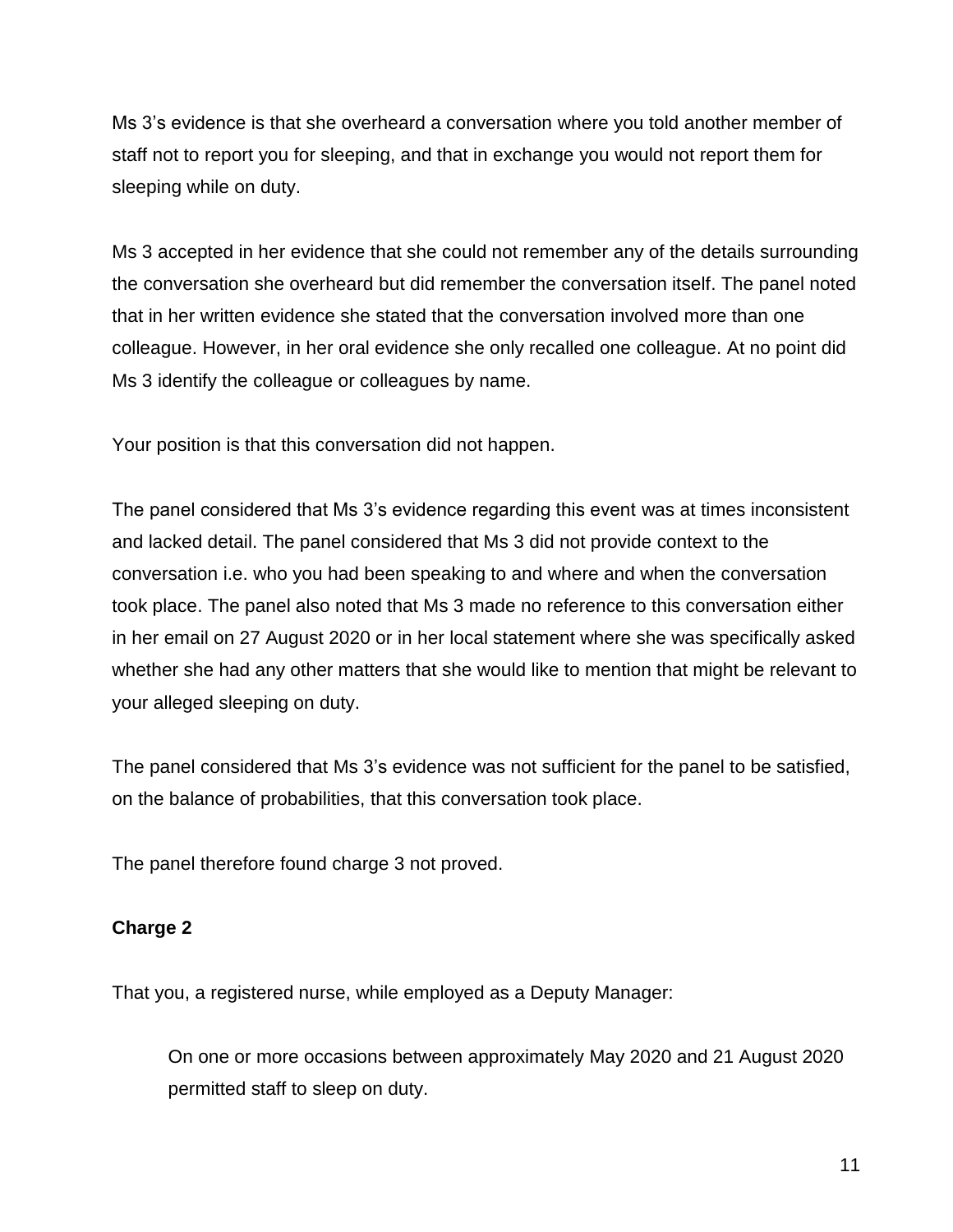# **This charge is found not proved.**

The panel considered that there was no direct evidence presented by the NMC in respect of charge 2. In particular, the NMC produced no direct evidence that supported the allegation that other members of staff had been sleeping on duty or that you had permitted this to happen. The NMC's case being that this charge could be proved by drawing an inference from the alleged conversation which is the subject of charge 3. Having found charge 3 not proved, the panel determined that it could not find charge 2 proved.

# **Charge 4**

That you, a registered nurse, while employed as a Deputy Manager:

1. On one or more occasions between approximately May 2020 and 21 August 2020 slept on duty.

# **This charge is found not proved.**

Having found charge 3 not proved this charge fell away and could not be found proved.

# **Fitness to practise**

Having reached its determination on the facts of this case, the panel then moved on to consider, whether the facts found proved amount to misconduct and, if so, whether your fitness to practise is currently impaired. There is no statutory definition of fitness to practise. However, the NMC has defined fitness to practise as a registrant's suitability to remain on the register unrestricted.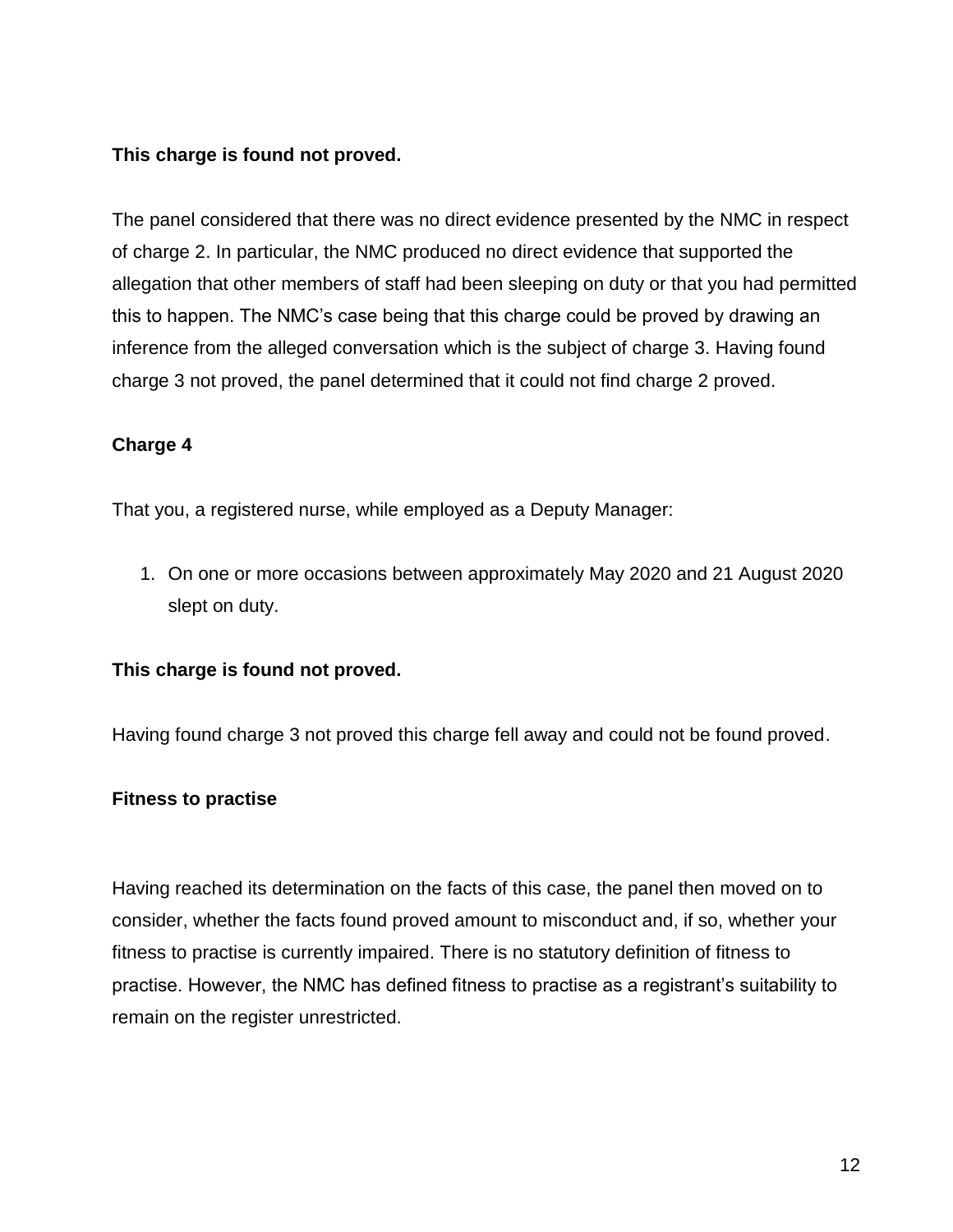The panel, in reaching its decision, has recognised its statutory duty to protect the public and maintain public confidence in the profession. Further, it bore in mind that there is no burden or standard of proof at this stage and it has therefore exercised its own professional judgement.

The panel adopted a two-stage process in its consideration. First, the panel must determine whether the facts found proved amount to misconduct. Secondly, only if the facts found proved amount to misconduct, the panel must decide whether, in all the circumstances, your fitness to practise is currently impaired as a result of that misconduct.

# **Submissions on misconduct**

In coming to its decision, the panel had regard to the case of *Roylance v General Medical Council (No. 2)* [2000] 1 AC 311 which defines misconduct as a *'word of general effect, involving some act or omission which falls short of what would be proper in the circumstances. The standard of propriety may often be found by reference to the rules and standards ordinarily required to be followed by a medical practitioner in the particular circumstances.'*

The panel heard evidence from you under affirmation.

You said you wanted to remain working in healthcare but wanted to take some time away from nursing. You told the panel that you are currently working with the agency Big ANT Healthcare as part of the COVID Rapid Response Team in the capacity of a Senior Healthcare Assistant. You described your current working conditions as quite difficult. You told the panel that you are sent to care homes in crisis due to the pandemic. You explained that many healthcare professionals have been sent home after getting positive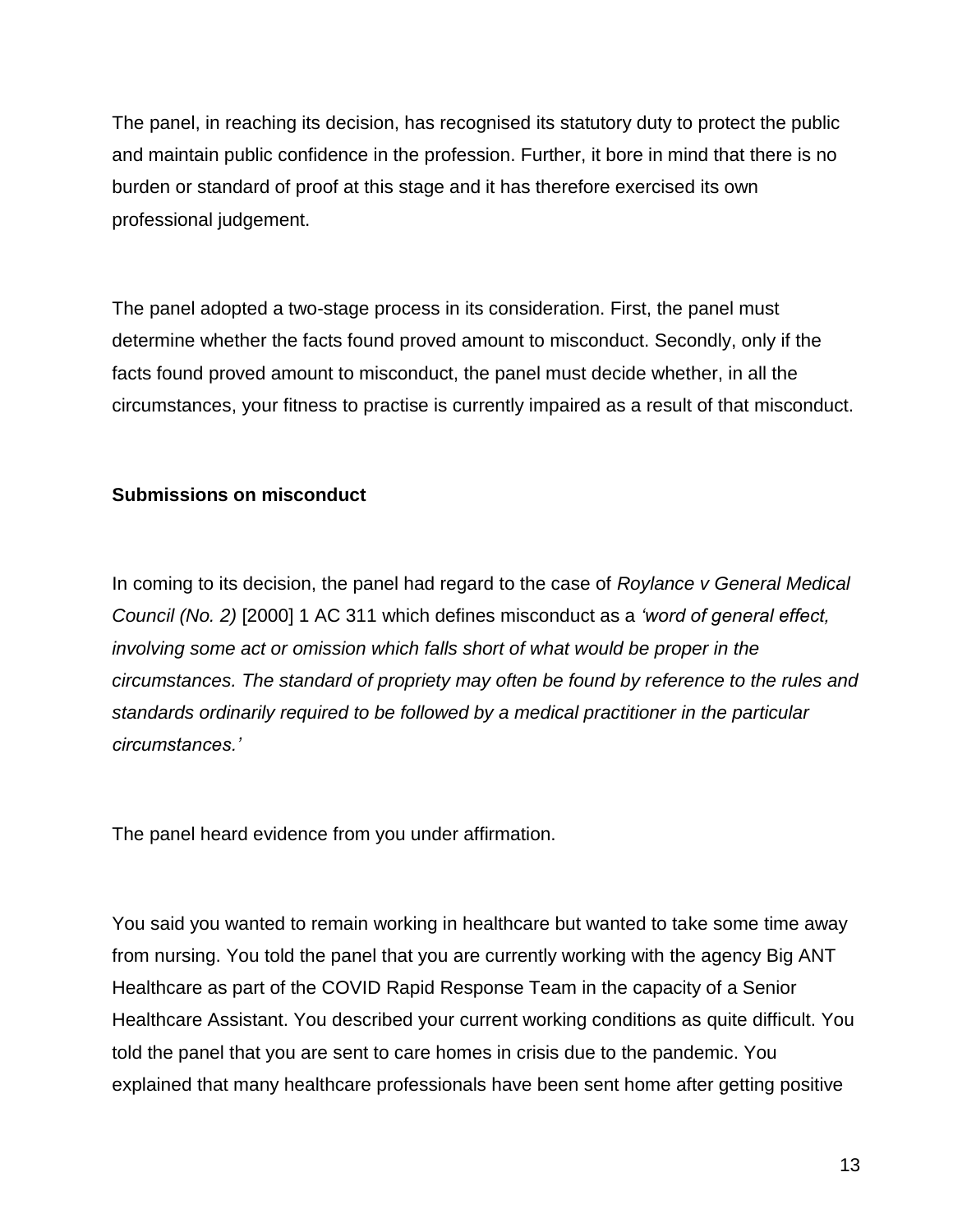lateral flow tests and some staff are scared to go into the homes because they do not want to catch Covid19. You said it is very difficult because when laundry and cleaning staff don't come in, the healthcare staff have to pick up those jobs as well.

You said a typical shift might involve you being deployed five minutes before the start of a shift and you can be expected to drive anywhere up to two hours away to assist a home. You said you are currently only working in homes with covid19 outbreaks and you are never quite sure what you will be walking into. You said if you are leading the shift it is difficult because you do not know the home, the residents or staff and they do not know you. You said you have to think on your feet. You told the panel that it has been challenging but enjoyable and you have had positive feedback about your performance in this role.

You said that you make sure you are always visible and you tell staff where you are going and how long you will be. You said that some homes have pagers or mobile phones to keep in constant communication with colleagues. You told the panel that you are more contactable now than at Asheborough.

You told the panel that you have kept your skills and knowledge up to date by reading Medscape, RCN bulletins and the British Medical Journal. You told the panel that you would like to return to nursing within nursing homes for residents with dementia patients. You said it is your passion and you feel you have a lot to offer the nursing profession.

You said you were sorry that it appeared that you were sleeping but you were not remorseful for something you have not done. You said you would do things differently now by making sure you were more visible in the Home and you said you were sorry the team felt unsupported.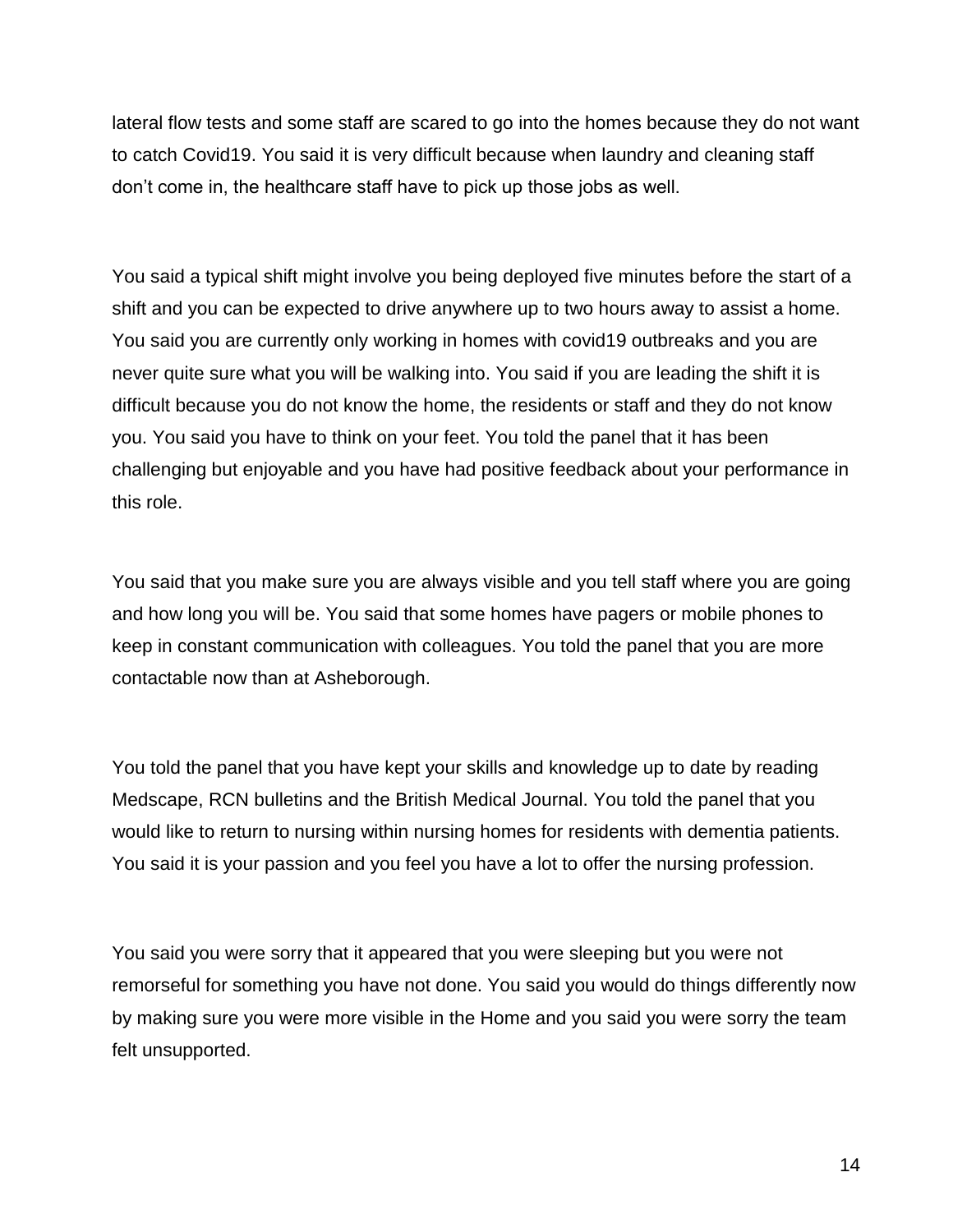You said that you had not undertaken training in relation to being in a managerial position. You stated that you do not intend to go back into a managerial role and have found the experience of being unfairly dismissed from the Home traumatic.

You said hypothetically that if you were to find that you had fallen asleep accidentally you would go get a coffee find staff and see if they are okay. You would walk around the building keep active and get fresh air. When asked whether you should report yourself for sleeping you said you do not know because it has never happened to you.

When asked how you can reassure the panel that this situation will not arise again you said that the Home Manager described you as trustworthy and reliable and there have been no complaints from your current role and you referred to a text message from your employer that personally commended your work. You said you are much more cautious about putting yourself in this type of position again. You told the panel to reduce the risk of sleeping on duty you need to be healthy and make sure you sleep during the day. You should have healthy snacks, keep moving around and chat to your colleagues. You said you have always taken these steps to reduce the risk of sleeping on duty.

Ms Kerridge relied on her written submissions and invited the panel to take the view that the facts found proved amount to misconduct. Ms Kerridge referred the panel to the terms of 'The Code: Professional standards of practice and behaviour for nurses and midwives (2015)' (the Code).

Ms Kerridge submitted that the misconduct in this case is serious professional misconduct since it presented a risk to residents under your care. She submitted that when you were asleep on duty, the Home had 25 percent less staff capacity than required and no effective nurse and you would not have been able to ensure that residents were receiving a safe standard of care or any nursing care. She submitted that by falling asleep and not being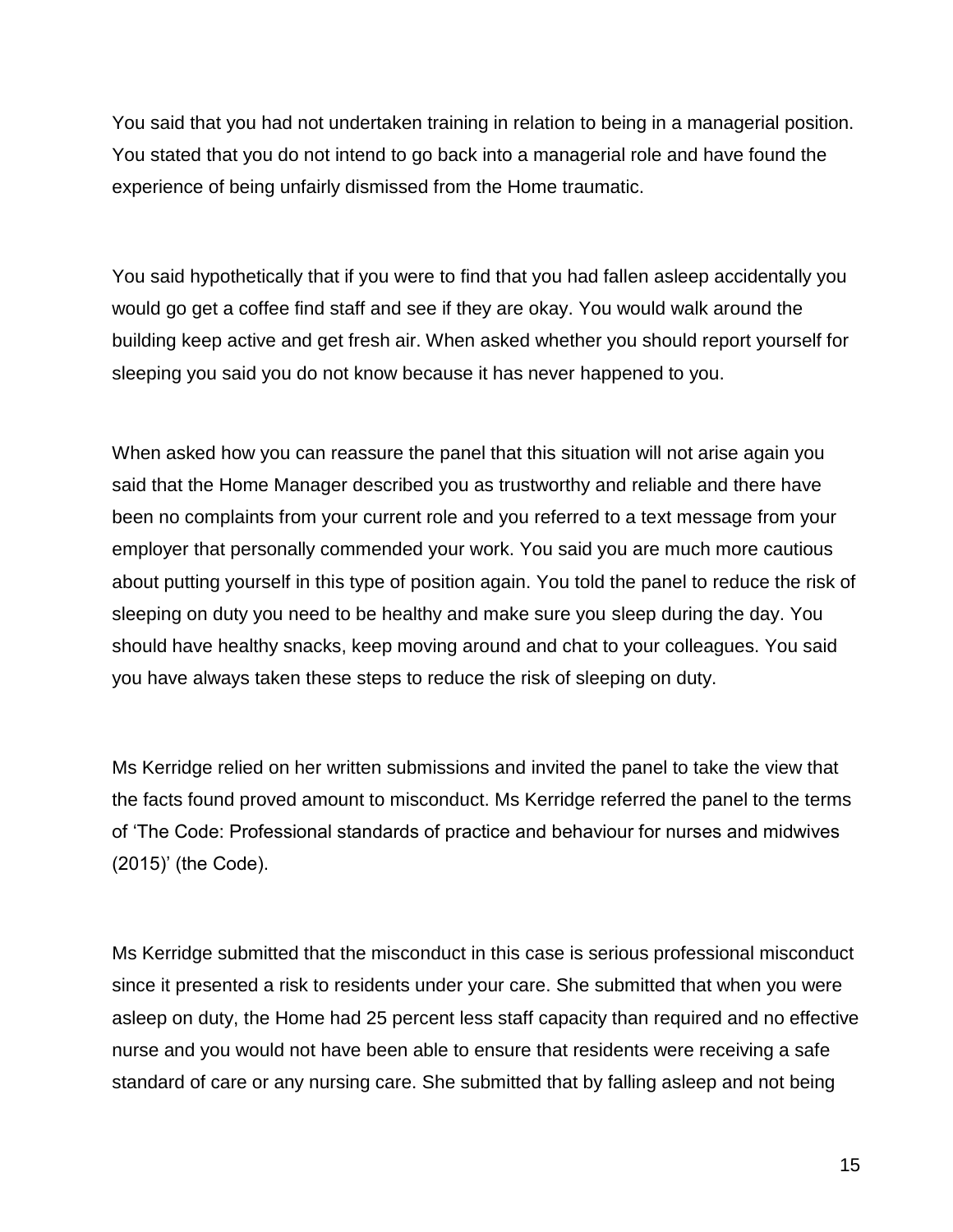easily found or contactable, carers wasted significant amounts of time looking for you instead of maintaining and ensuring the safety and welfare of residents.

Ms Kerridge submitted that these sleeping incidents took place on multiple occasions over a four-month period. She submitted that the evidence in this case indicates that your conduct, while sometimes accidental, on some occasions arose from a deliberate decision to put yourself in a position and environment that fostered sleep and minimised interruptions from other staff on duty. She submitted that you were aware that other staff members had found you asleep on various occasions since they woke you up and joked about it.

Ms Kerridge submitted that as the senior person on duty during the relevant shifts you were responsible for leading staff and despite the Home Manager raising concerns with you about other staff members sleeping on duty, you were not open with the Home Manager about sleeping on duty yourself.

Ms Deignan submitted that although you deny sleeping on duty you accept the panel's finding at charge 1. She submitted that you do recognise the seriousness of a nurse sleeping on duty and all the consequences involved and you accept that this would be regarded as misconduct.

#### **Submissions on impairment**

Ms Kerridge moved on to the issue of impairment and addressed the panel on the need to have regard to protecting the public and the wider public interest. This included the need to declare and maintain proper standards and maintain public confidence in the profession and in the NMC as a regulatory body. This included reference to the case of *Council for*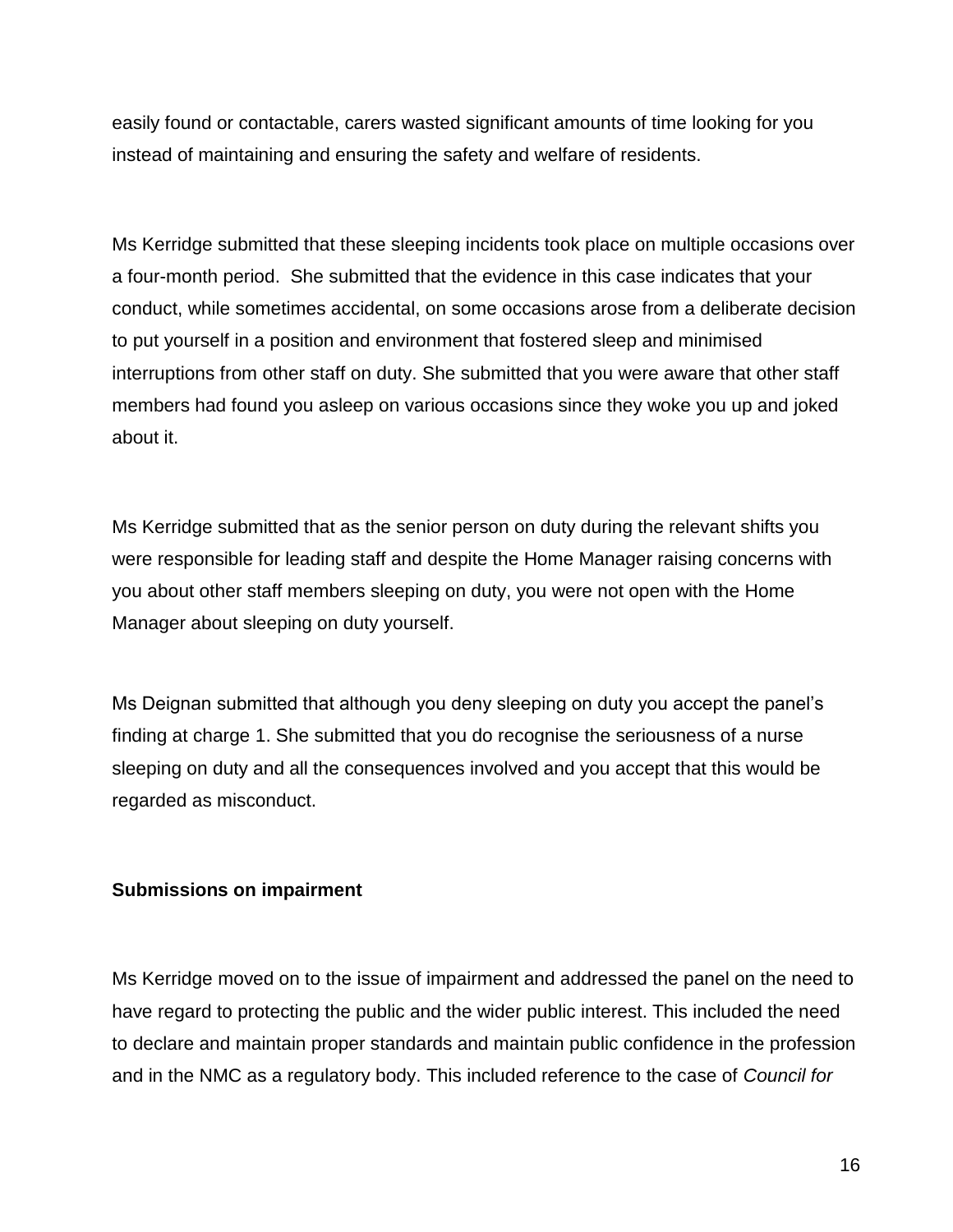*Healthcare Regulatory Excellence v (1) Nursing and Midwifery Council (2) and Grant*  [2011] EWHC 927 (Admin)*.*

Ms Kerridge submitted that your serious misconduct impairs your fitness to practise because you put residents under your care at risk of harm for a significant period of time during a national health crisis when residents relied on Care Home staff more heavily for all aspects of care.

Ms Kerridge submitted that you have engaged with the NMC in these proceedings and have continued to work in a clinical field and in a leadership position, even if not as a nurse. You have provided evidence of remediation efforts but she submitted that your recent training does not go directly to the misconduct found in this case. She submitted that it does not address issues of managerial oversight, being open with one's employer or candour, integrity or communication.

In relation to insight Ms Kerridge submitted that in your reflective piece you identified the risks that may arise when someone in your position at the time falls asleep on duty, that this is a purely theoretical exercise and offered no real insight into your actions during the relevant period.

Ms Kerridge submitted that your failure to make any changes to your behaviour, even when other staff member were aware you were sleeping on shift, together with your failure to be open with your employer, suggests there are attitudinal issues of concern.

Ms Kerridge submitted that a finding of impairment on the grounds of public protection is justified given that you have not shown remorse, accountability or insight into your conduct and therefore there is a real risk of repetition. She further submitted that professional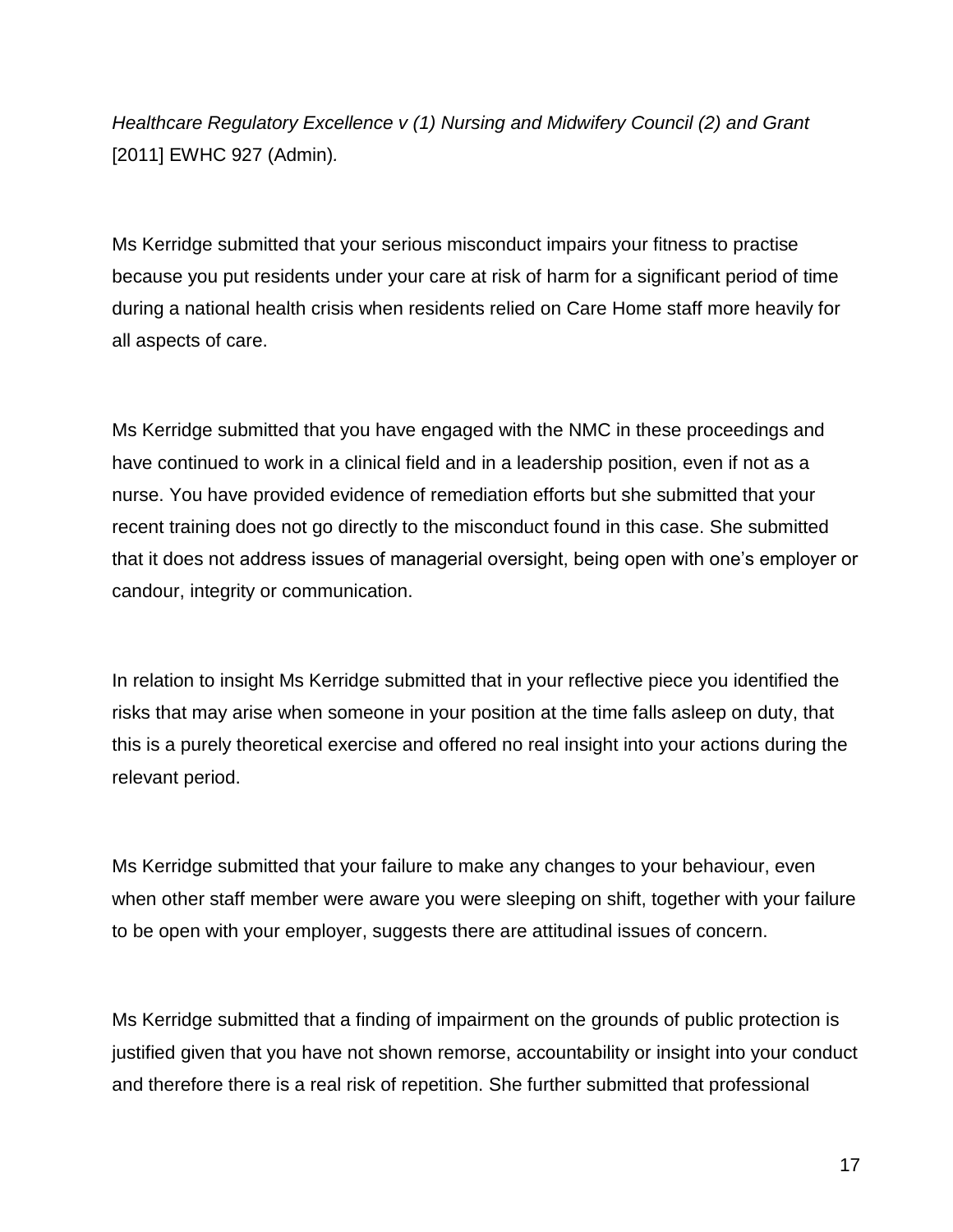standards and public confidence in the profession would be undermined if a finding of impairment was not made.

Ms Deignan asked the panel to take into account context. She submitted that it was the first lock down from a global pandemic and there was increased workload and pressure on staff and this impacted on the behaviours of residents.

Ms Deignan submitted that the issues of sleeping on duty can be remedied and no evidence of attitudinal issues has been put before the panel. Ms Deignan submitted that you have changed your practice in order to avoid the possibility of a similar challenge being made in the future. She submitted that in the care homes you currently work in you take steps to know where carers and staff are likely to be and whether it is possible to hear call bells throughout the building.

Ms Deignan submitted that you know the importance of eating healthily, staying hydrated and walking around the building to maintain energy levels specifically on a night shift. You also ensure that other carers are also able to work through the night by placing water on the medication trolleys to help them stay hydrated. Ms Deignan submitted that you recognise the importance of a nurse staying 100 percent present on shifts 100 percent of the time. She invited the panel to find that you have changed in relation to being available at all times.

Ms Deignan referred the panel to the positive testimonials and reference from your current employer. She submitted that you have worked multiple shifts in multiple places with no reports of any concerns about your practice or specifically about sleeping on shift.

Ms Deignan submitted that you are entitled to maintain your position that you denied the allegation at charge 1 but accepted the panel's finding. Ms Deignan relied on the case of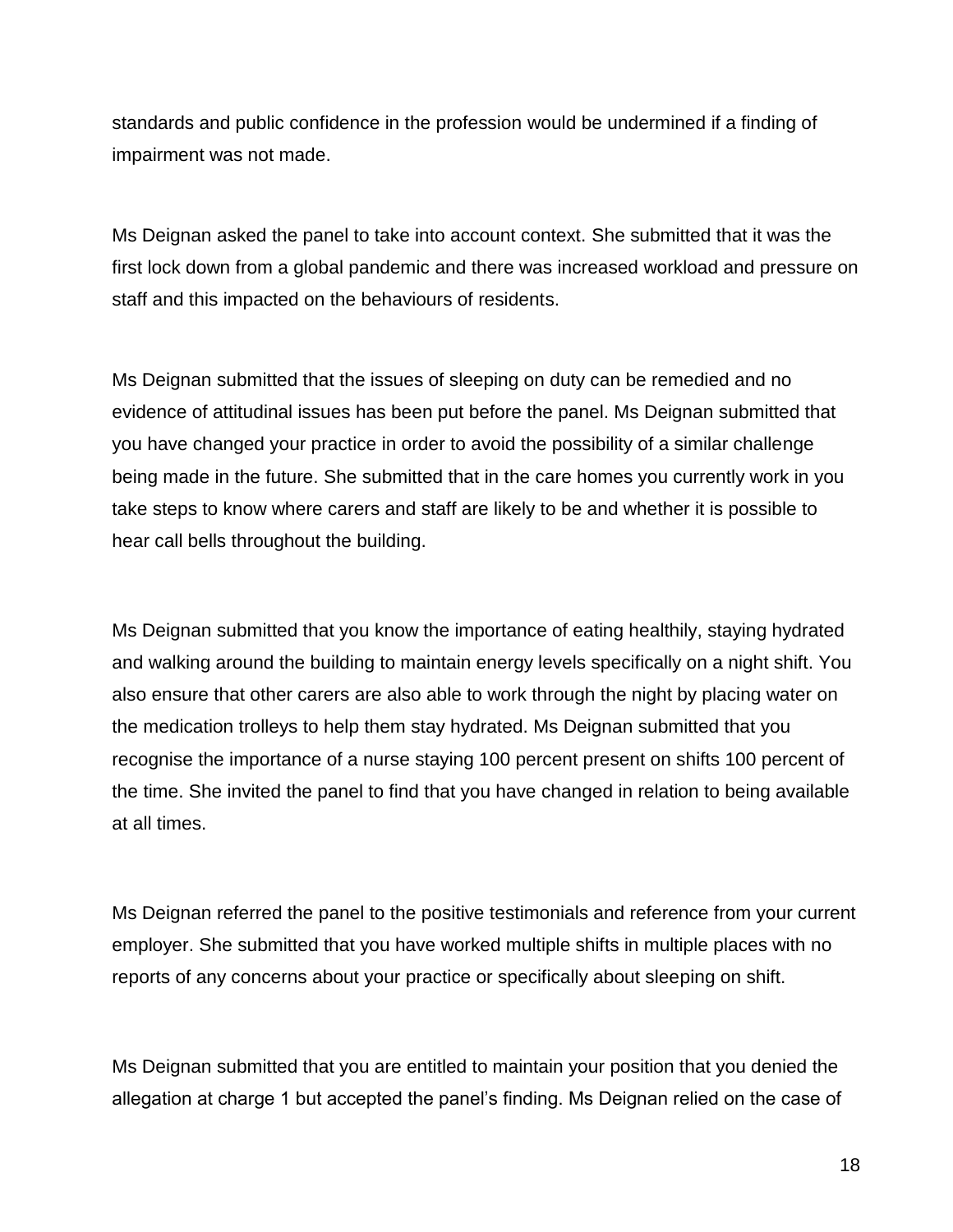*Yuseff v. GMC* [2018] EWHC 13 (Admin). She said this was authority for the proposition that you were not prevented from demonstrating sufficient insight to satisfy a committee that there was no risk of repetition until such time as you accepted that you had acted in the way charged. In this case, she submitted, you had shown sufficient insight in your written and oral evidence to allay any concerns of repetition.

Ms Deignan submitted there is no evidence before the panel to say that in the future you are likely to put patients at unwarranted risk of harm and she invited the panel to find there are no public protection issues.

In relation to public interest, Ms Deignan submitted that a well-informed member of the public would be aware of the pandemic and the warm public sentiment towards carers and would be aware of your subsequent work as a carer and would consider that a finding of impairment on public interest grounds was not required.

The panel accepted the advice of the legal assessor.

# **Decision and reasons on misconduct**

When determining whether the facts found proved amount to misconduct, the panel had regard to the terms of the Code.

The panel was of the view that your actions did fall significantly short of the standards expected of a registered nurse, and that your actions amounted to a breach of the Code. Specifically: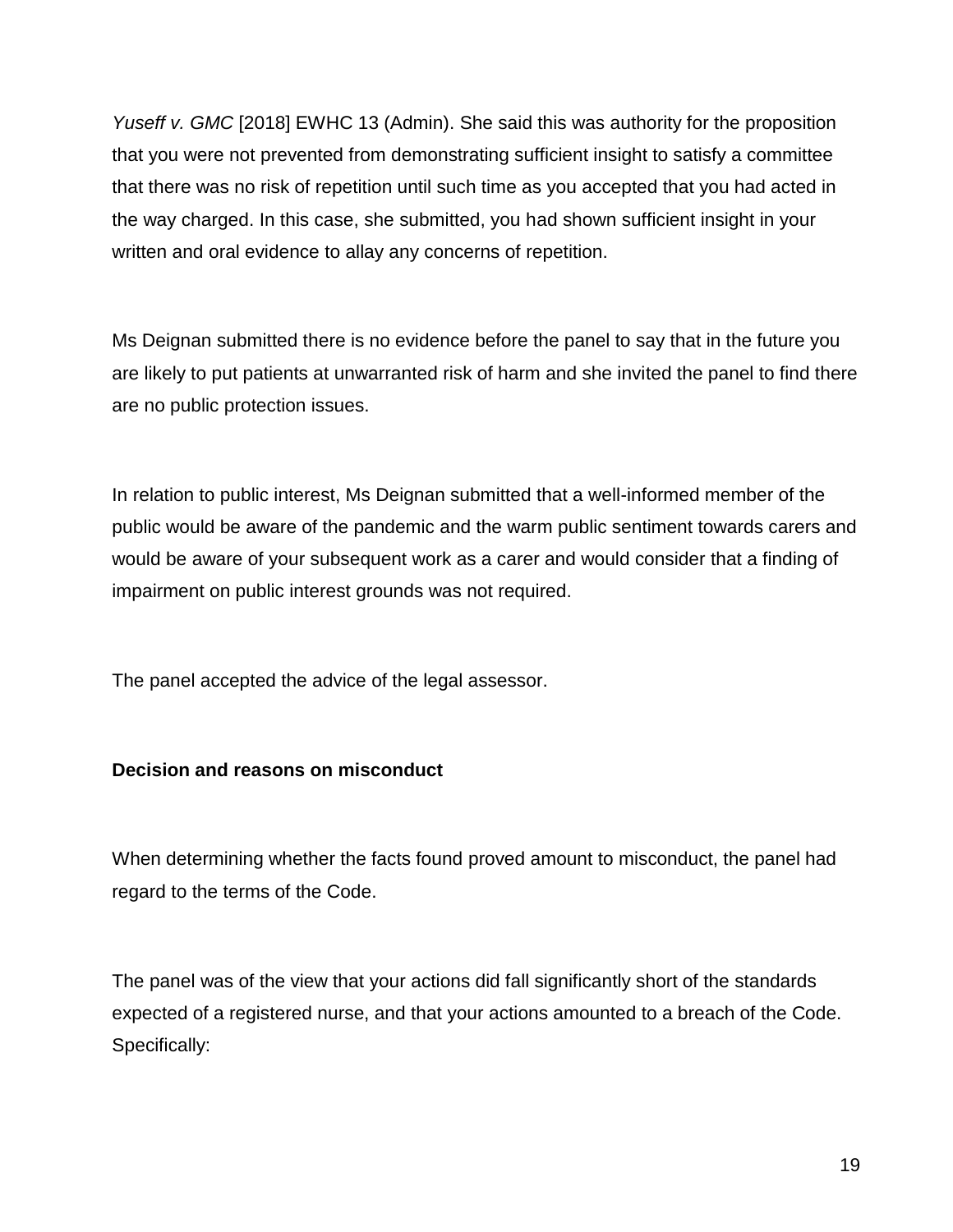*"1.2 make sure you deliver the fundamentals of care effectively*

*2.1 work in partnership with people to make sure you deliver care effectively*

# *4 Act in the best interests of people at all times*

### *8 Work cooperatively*

- *8.2 maintain effective communication with colleagues 8.5 work with colleagues to preserve the safety of those receiving care*
- *8.6 share information to identify and reduce risk*

# *19 Be aware of, and reduce as far as possible, any potential for harm associated with your practice*

*19.1 take measures to reduce as far as possible, the likelihood of mistakes, near misses, harm and the effect of harm if it takes place 19.4 take all reasonable personal precautions necessary to avoid any potential health risks to colleagues, people receiving care and the public*

# *20 Uphold the reputation of your profession at all times*

*20.1 keep to and uphold the standards and values set out in the Code 20.3 be aware at all times of how your behaviour can affect and influence the behaviour of other people*

# *25 Provide leadership to make sure people's wellbeing is protected and to improve their experiences of the health and care system*

*25.1 identify priorities, manage time, staff and resources effectively and deal with risk to make sure that the quality of care or service you deliver is maintained and improved, putting the needs of those receiving care or services first"*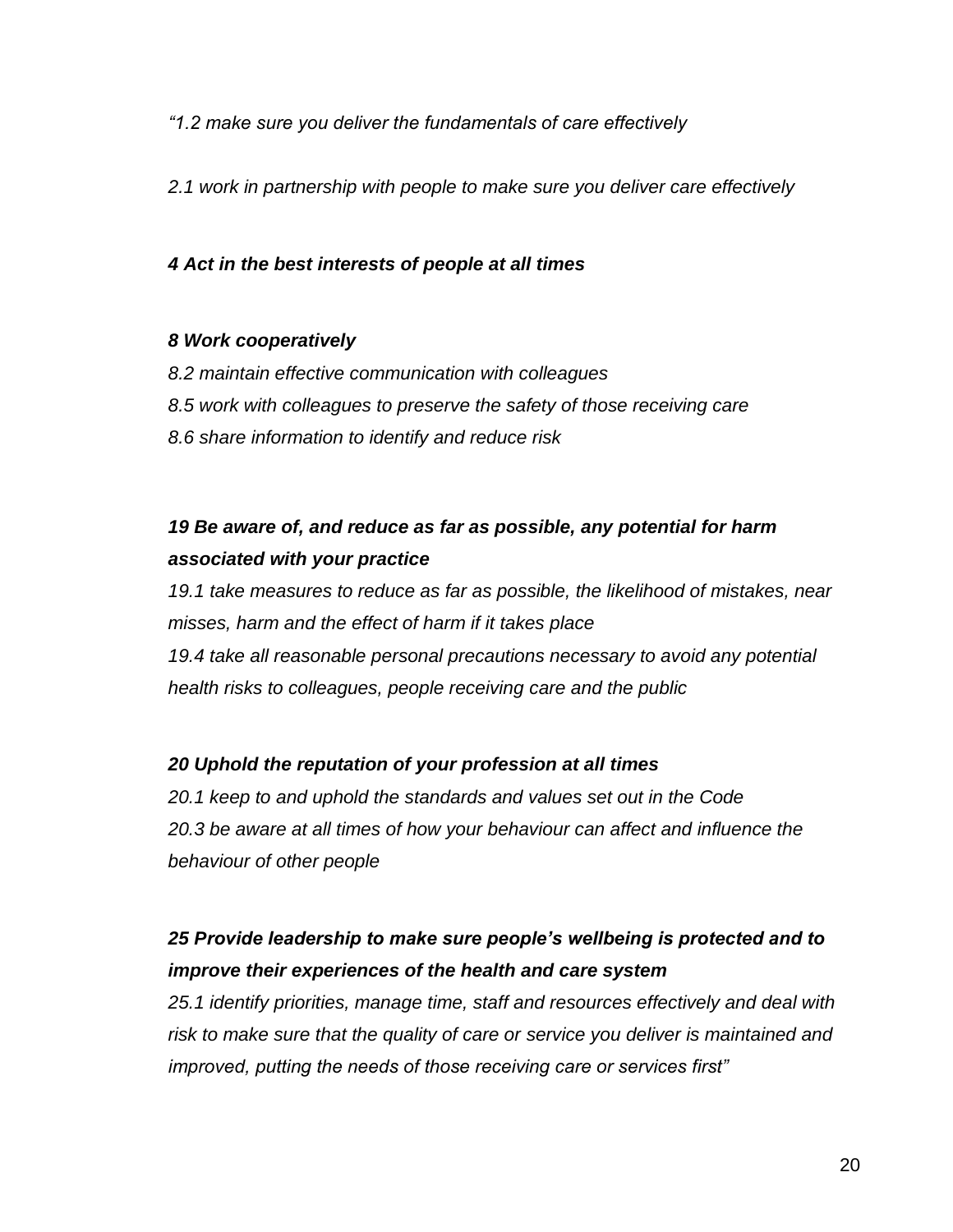The panel appreciated that breaches of the Code do not automatically result in a finding of misconduct. However, the panel was of the view that as a result of its finding charge 1 proved, your actions fell short of the standards expected of a registered nurse. The panel considered that your actions went against the rules and practices of the Care Home in that you were not permitted to fall asleep while on shift, as you admitted in your oral evidence.

The panel was of the view that the misconduct in this case is serious professional misconduct since it presented a risk of harm to residents under your care. The panel noted that when you were asleep on duty, the Home had 25 percent less staff capacity than required and no effective nurse.

It also considered that whilst you were asleep you would not have been able to ensure that:

- residents were receiving a safe standard of care or any nursing care at all
- carers were upholding the relevant standards of care expected
- any response to an incident was timely and subject to your full attention
- carers had ready access to nursing or managerial support and advice

The panel also considered that by falling asleep and not being easily found or contactable, carers wasted significant amounts of time looking for you instead of maintaining and ensuring the safety and welfare of residents. The panel also took into account its finding that sleeping incidents took place on frequent occasions over a four-month period and that on at least some of these occasions your conduct was deliberate.

The panel found that your actions at charge 1 did fall seriously short of the conduct and standards expected of a nurse and amounted to misconduct.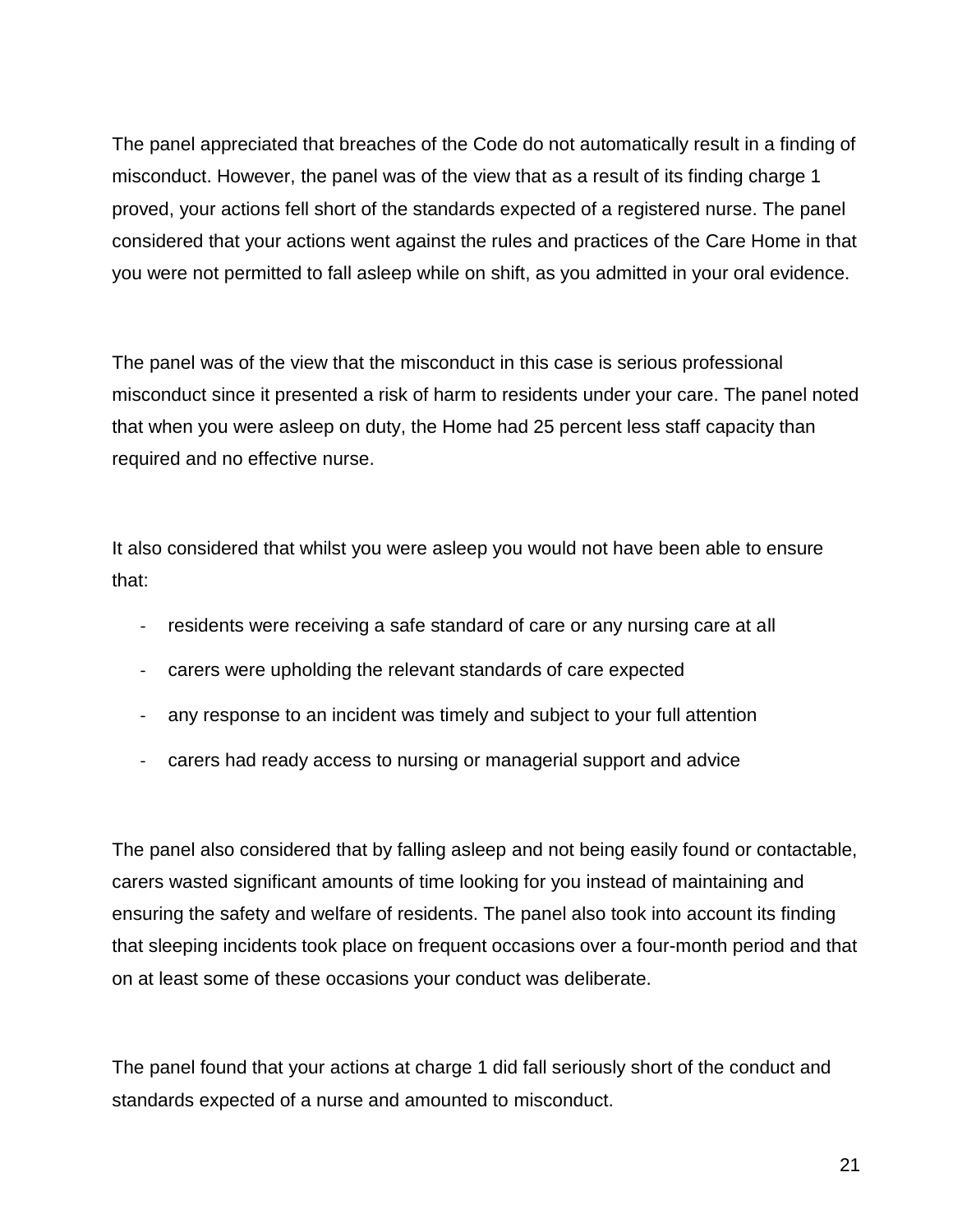### **Decision and reasons on impairment**

The panel next went on to decide if as a result of the misconduct, your fitness to practise is currently impaired.

Nurses occupy a position of privilege and trust in society and are expected at all times to be professional. Patients and their families must be able to trust nurses with their lives and the lives of their loved ones. They must make sure that their conduct at all times justifies both their patients' and the public's trust in the profession.

In this regard the panel considered the judgment of Mrs Justice Cox in the case of *CHRE v NMC and Grant* in reaching its decision. In paragraph 74, she said:

*'In determining whether a practitioner's fitness to practise is impaired by reason of misconduct, the relevant panel should generally consider not only whether the practitioner continues to present a risk to members of the public in his or her current role, but also whether the need to uphold proper professional standards and public confidence in the profession would be undermined if a finding of impairment were not made in the particular circumstances.'*

In paragraph 76, Mrs Justice Cox referred to Dame Janet Smith's "test" which reads as follows:

*'Do our findings of fact in respect of the doctor's misconduct, deficient professional performance, adverse health, conviction, caution or*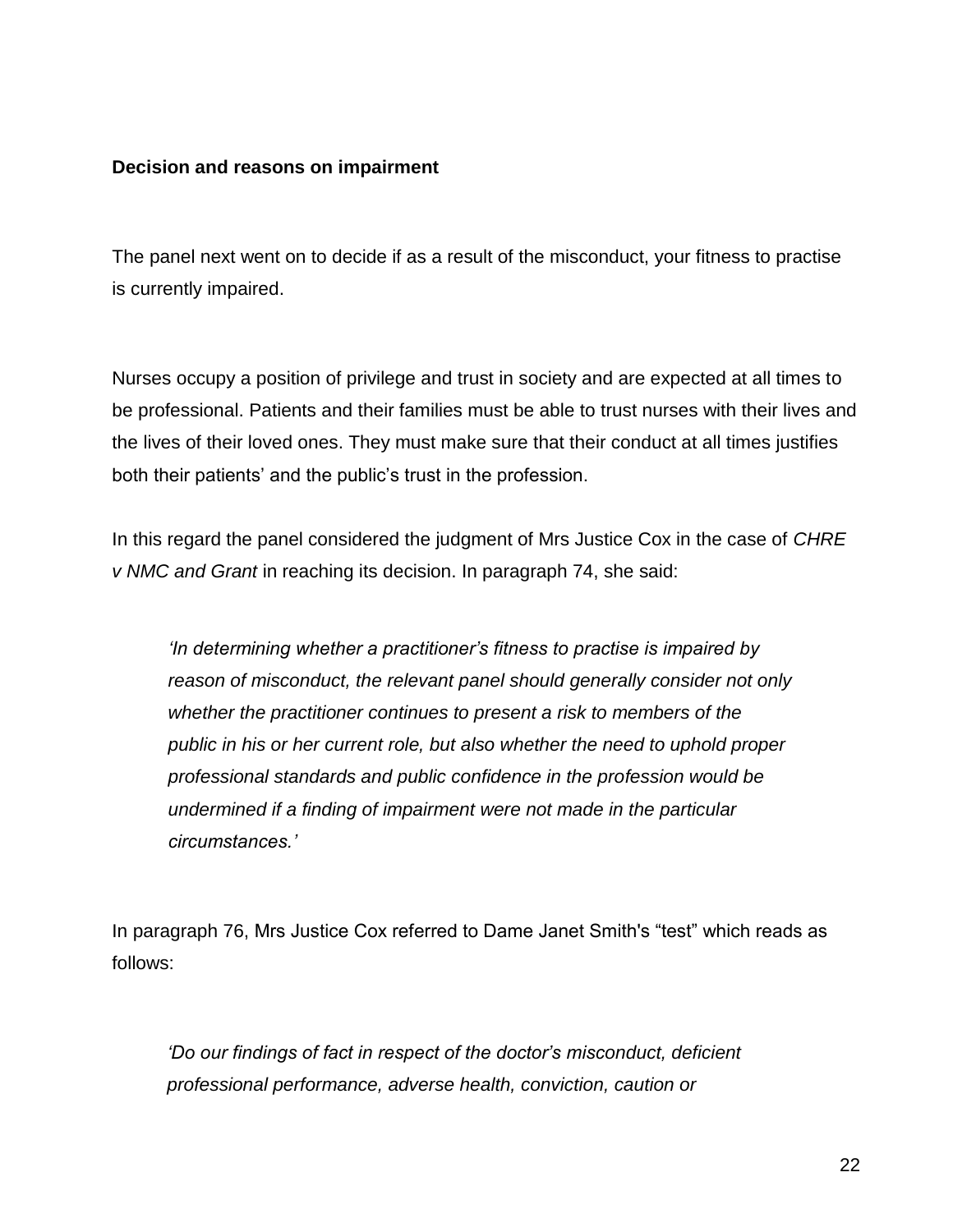*determination show that his/her fitness to practise is impaired in the sense that s/he:*

- *a) has in the past acted and/or is liable in the future to act so as to put a patient or patients at unwarranted risk of harm; and/or*
- *b) has in the past brought and/or is liable in the future to bring the medical profession into disrepute; and/or*
- *c) has in the past breached and/or is liable in the future to breach one of the fundamental tenets of the medical profession; and/or*
- *d)*

e) *…*

f)

The panel found limbs a-c of the *Grant* test were engaged. The panel finds that patients were put at risk of harm as a result of your misconduct and you had breached the fundamental tenets of the nursing profession and therefore brought its reputation into disrepute.

The panel accepted the submissions of Ms Deignan based on the case of *Yusuff* that a registrant should not be criticised for lack of insight where she did not show remorse for facts found proved against her which she continued to deny. In such a case, like the present one, the panel was assisted by the guidance set out in the NMC document entitled 'Has the concern been addressed', in particular the following paragraph: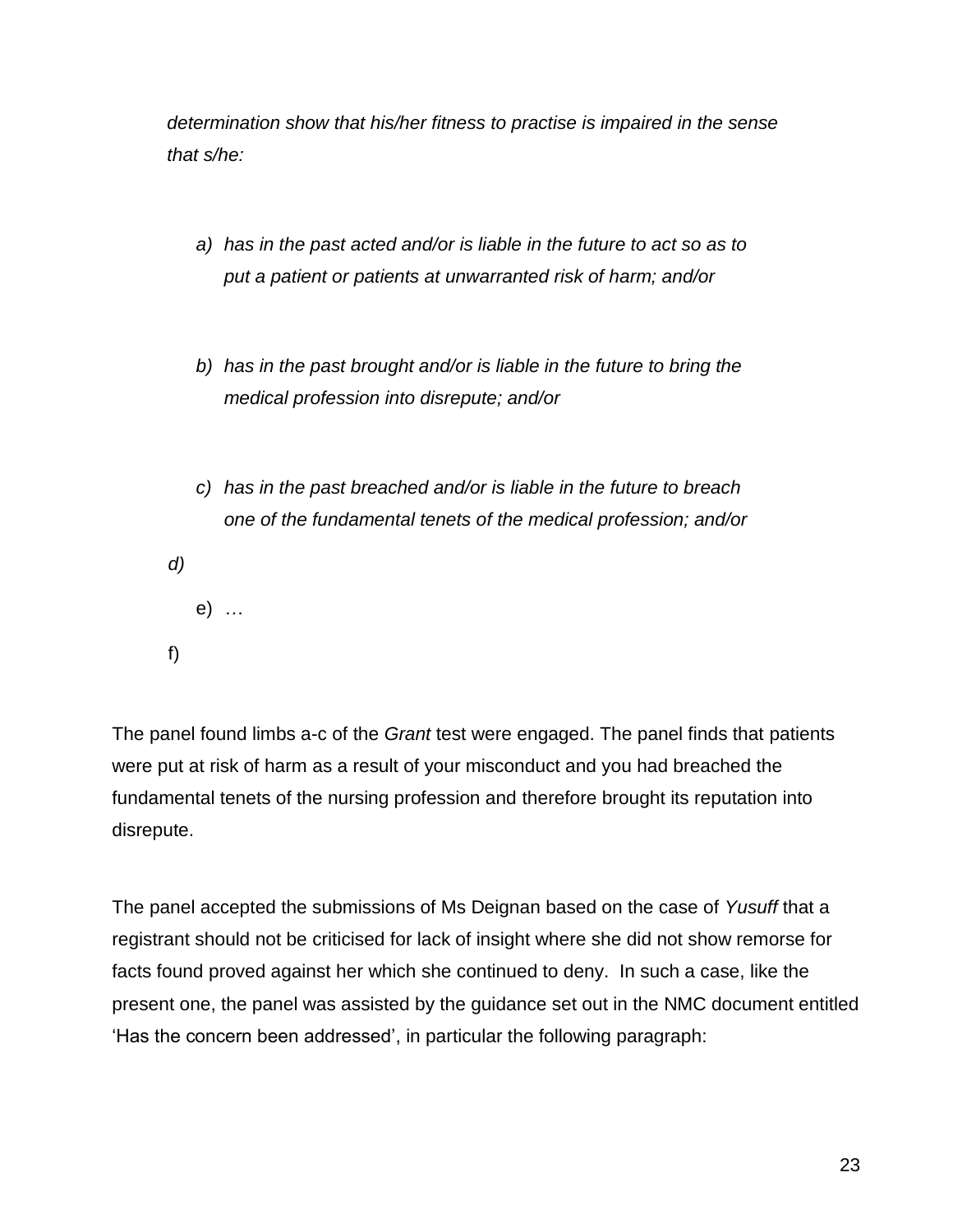'Where a panel has found that a nurse, midwife or nursing associate was responsible for incidents that they denied (or continue to deny), this should not bar the nurse, midwife or nursing associate from being able to show insight. They may not have insight into the particular events that occurred, but they may be able to show insight by having an understanding of the need to minimise the risk of similar events occurring in the future, and the steps that might be taken to achieve this.'

The panel has not relied on a lack of remorse as indicating continuing impairment in your case in view of the fact that although you deny the allegation you have accepted the panel's finding of fact in relation to charge 1.

The panel considered your oral evidence and reflective statements. It concluded that both demonstrated that you have some insight into the seriousness of sleeping on duty and the impact this may have on patients in your care and on your colleagues.

The panel was satisfied that the misconduct identified in this case is capable of being addressed. Therefore, the panel carefully considered the evidence before it, including any evidence from others who have experience of your recent work, in determining whether or not you have taken sufficient steps to strengthen your practice.

Your evidence to the panel was that you ensure you stay awake on duty in your current role by eating healthy food, staying active and getting fresh air. You told the panel that you have always done this. You also stated that you now take steps to ensure that you are able to stay in contact with colleagues at every workplace that you are sent to. The panel took into account that you have worked as a carer since April 2021 and noted that no issues have been raised in your practice particularly regarding sleeping on duty. However, the panel considered that your current role as a Carer in a Covid Rapid Response Team, where your services are specifically required for homes in crisis due to the impact of Covid, is not comparable to your previous role as the sole nurse in charge of a care home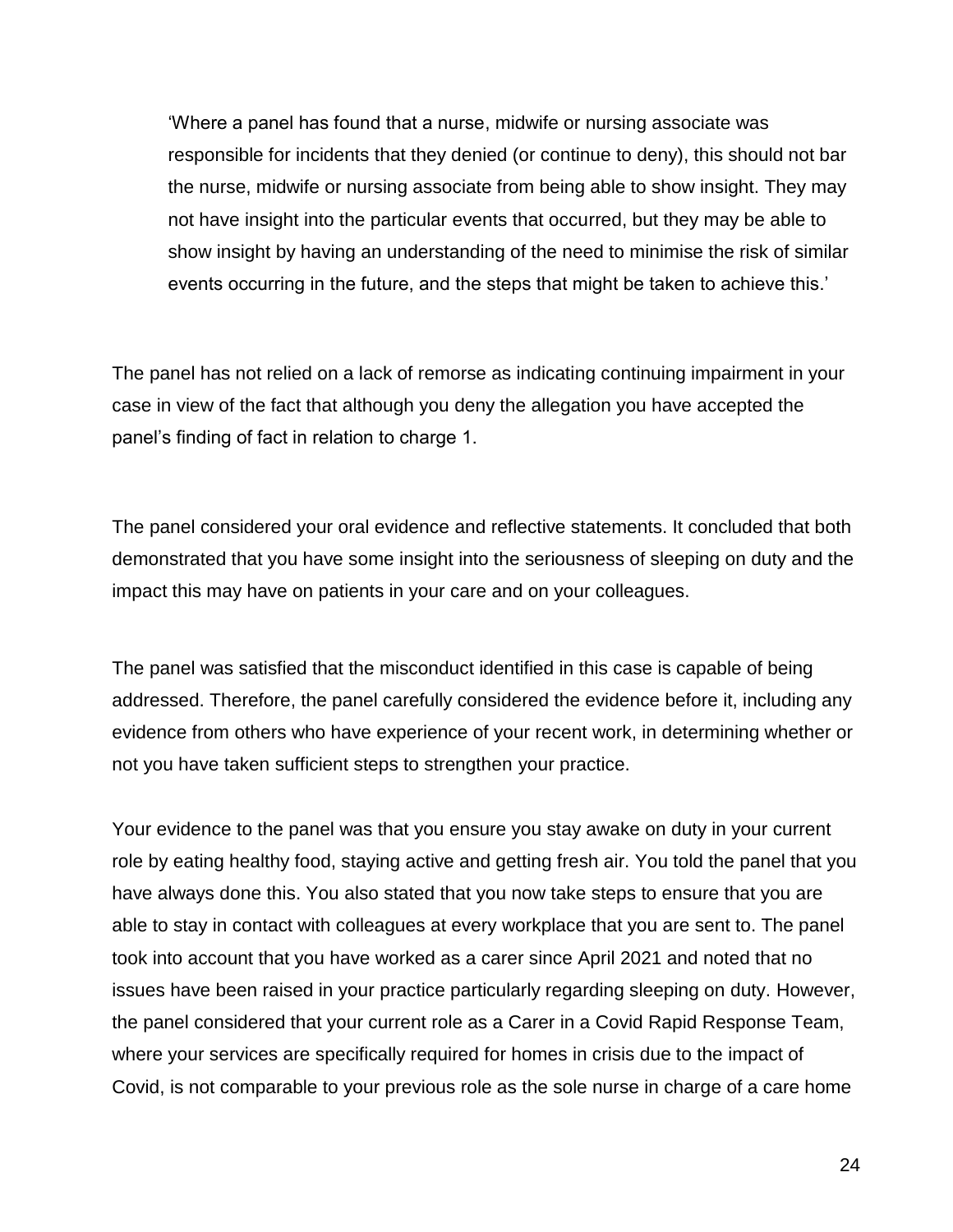where there were lulls in the level of activity during the night shift due to most residents being asleep. It also noted that you have not worked as a nurse in similar circumstances as detailed in charge 1 since your dismissal.

The panel was therefore concerned that in the absence of evidence of you working without issue as a nurse on a night shift or any evidence that you had changed the steps that you have always taken to ensure that you do not sleep on duty there remained a significant risk of repetition with a consequent risk of harm to patients. The panel therefore decided that a finding of impairment is necessary on the grounds of public protection.

The panel bore in mind that the overarching objectives of the NMC; to protect, promote and maintain the health, safety, and well-being of the public and patients, and to uphold and protect the wider public interest. This includes promoting and maintaining public confidence in the nursing and midwifery professions and upholding the proper professional standards for members of those professions. In addition, the panel concluded that public confidence in the profession would be undermined if a finding of impairment were not made in this case because you were found to have been asleep on duty frequently over several months and have thereby put highly vulnerable residents at risk of harm. It therefore also finds your fitness to practise impaired on the grounds of public interest.

Having regard to all of the above, the panel was satisfied that your fitness to practise is currently impaired.

#### **Sanction**

The panel has considered this case very carefully and has decided to make a conditions of practice order for a period of 12 months. The effect of this order is that your name on the NMC register will show that you are subject to a conditions of practice order and anyone who enquires about your registration will be informed of this order.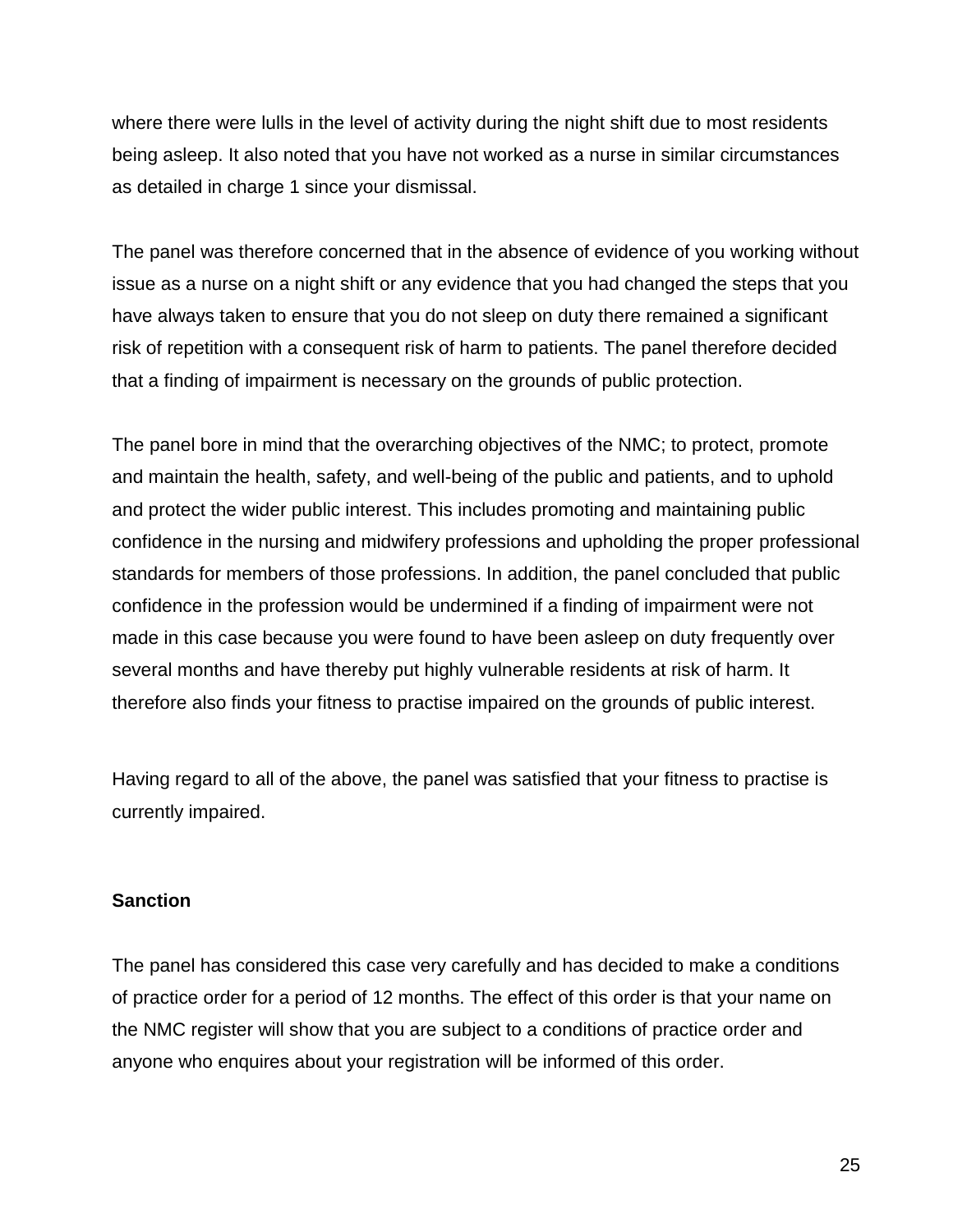In reaching this decision, the panel has had regard to all the evidence that has been adduced in this case and had careful regard to the Sanctions Guidance (SG) published by the NMC. The panel accepted the advice of the legal assessor.

### **Submissions on sanction**

Ms Kerridge submitted that in your case the appropriate sanction would be a conditions of practice order and a suitable length would be 12 months with a review before its expiry. She suggested possible conditions the NMC say are appropriate and workable and meet the factors highlighted by the panel that would require addressing. She suggested similar conditions to your current interim conditions of practice order.

Ms Kerridge submitted that no action or a caution order were not appropriate in the circumstances of this case. Ms Kerridge submitted that 12 months is a sufficient amount of time for you to find work as a nurse and for your performance and conduct to be assessed and reviewed. Ms Kerridge submitted that a suspension order or a striking-off order would be disproportionate in the circumstances.

Ms Kerridge also informed the panel of a previous referral made to the NMC in 2016. You were referred to the NMC by the police for drink driving and subsequently convicted. You were suspended by the NMC for 4 months on 21 April 2017. The order was reviewed on 8 September 2017 and that panel found your practice no longer impaired and revoked the order. Ms Kerridge informed the panel that in the same year you also referred yourself to the NMC for the same drink driving incident and the case was closed at the screening stage.

Ms Deignan referred the panel to the matter of your previous referral and submitted that it is unrelated to the matter the panel is considering today.

Ms Deignan reminded the panel that it will consider what the aggravating and mitigating factors are in this case. She asked the panel to consider as mitigation that you have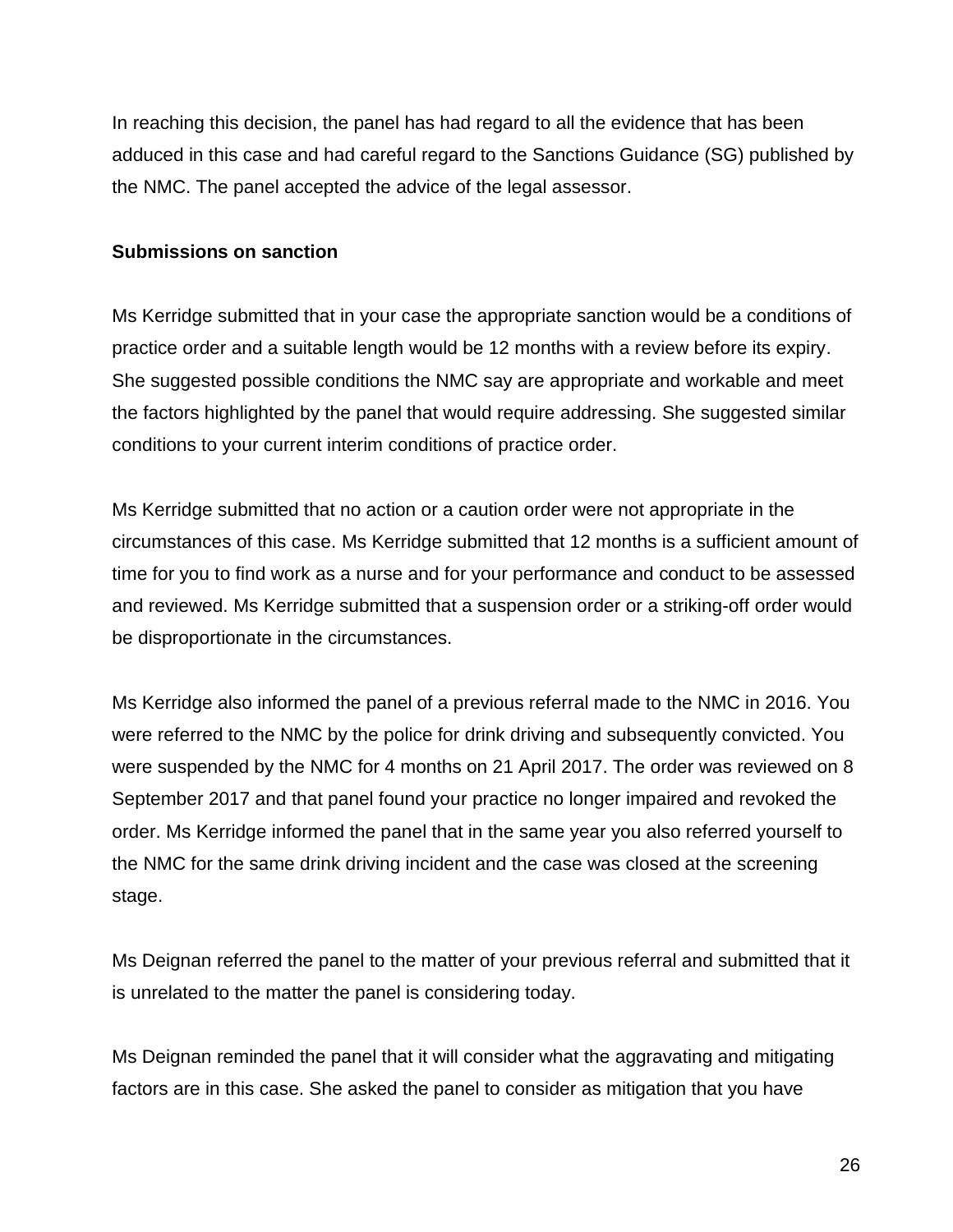engaged throughout the NMC proceedings and are committed to the nursing profession and would like to return to practice as a registered nurse.

Ms Deignan submitted that the conclusion of this case marks the end of a difficult and stressful time leading up to this substantive hearing and you will now focus on your career and find work as a nurse in order to provide evidence of safe practice that will enable you to return to nursing without restriction.

Ms Deignan proposed changes to the terms of the current interim conditions if the panel decided to impose a conditions of practice order. She suggested removing the restriction regarding working for an agency and removing the requirement that your supervision be undertaken by a nurse senior to you. She also suggested that a Personal Development Plan would be more appropriate to address the issues raised than the current condition which requires monthly meetings with your line manager.

Ms Deignan submitted that 12 months would be an appropriate length for the conditions of practice order as this is a focused concern. She submitted that you say you have your confidence back, are committed to returning to practice and 12 months would enable you to provide sufficient evidence that you have addressed the panel's concerns. Ms Deignan made the following submissions if the panel was minded to consider a different sanction. She conceded that no further action or a caution order would not be appropriate in view of pubic protection issues identified by the panel. She submitted that a suspension is not appropriate as the concerns are capable of remediation, you have demonstrated some insight and do not require temporary removal from the register.

#### **Decision and reasons on sanction**

Having found your fitness to practise currently impaired, the panel went on to consider what sanction, if any, it should impose in this case. The panel has borne in mind that any sanction imposed must be appropriate and proportionate and, although not intended to be punitive in its effect, may have such consequences. The panel had careful regard to the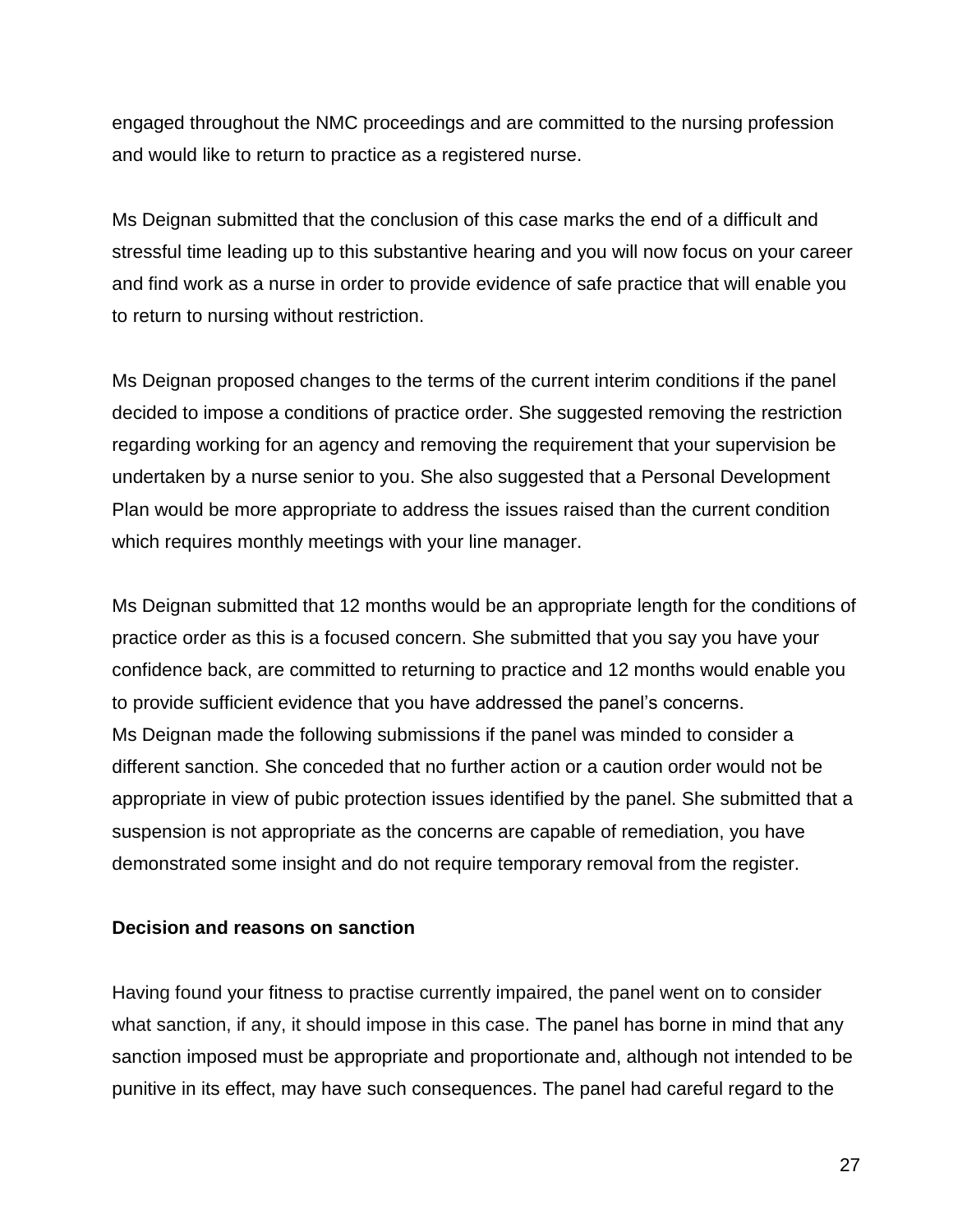SG. The decision on sanction is a matter for the panel independently exercising its own judgement.

The panel took into account the following aggravating features:

- Your conduct put vulnerable patients at risk of harm.
- Your conduct involved multiple instances of sleeping on duty over a 4 month period.
- Your conduct occurred whilst you were in a leadership position.
- Some of the instances of your misconduct were identified as deliberate.

The panel also took into account the following mitigating features:

You provided positive testimonials from your current employment.

The panel noted the previous referral and considered that it was not relevant to its decision at this hearing.

The panel first considered whether to take no action but concluded that this would be inappropriate in view of the public protection issues identified. The panel decided that it would be neither proportionate nor in the public interest to take no further action.

It then considered the imposition of a caution order but again determined that, due to the seriousness of the case, and the public protection issues identified, an order that does not restrict your practice would not be appropriate in the circumstances. The SG states that a caution order may be appropriate where *'the case is at the lower end of the spectrum of impaired fitness to practise and the panel wishes to mark that the behaviour was unacceptable and must not happen again.'* The panel considered that your misconduct was not at the lower end of the spectrum and that a caution order would be inappropriate in view of the issues identified. The panel decided that it would be neither proportionate nor in the public interest to impose a caution order.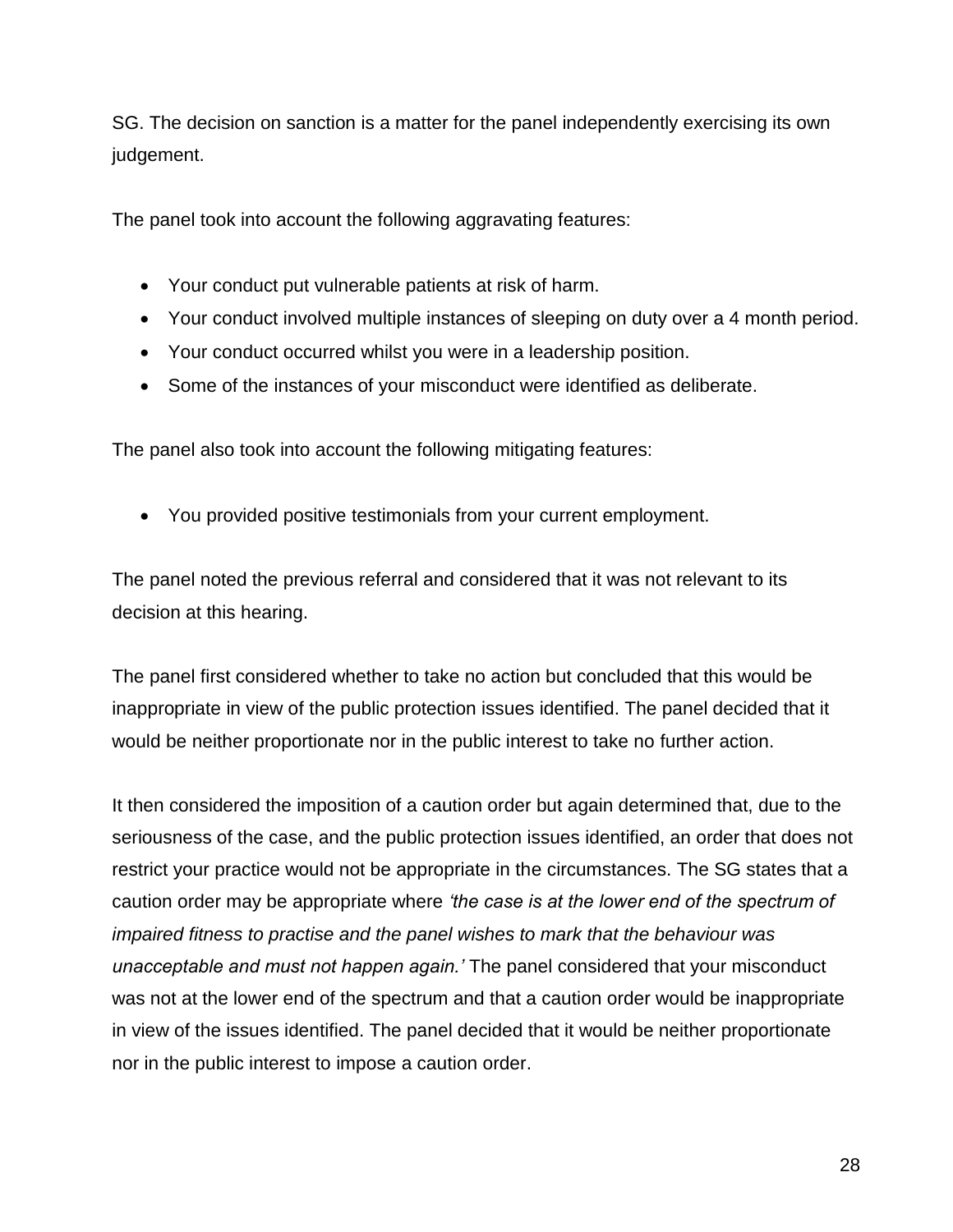The panel next considered whether placing conditions of practice on your registration would be a sufficient and appropriate response. The panel is mindful that any conditions imposed must be proportionate, measurable and workable. The panel took into account the SG, in particular:

- *No evidence of harmful deep-seated personality or attitudinal problems;*
- *Identifiable areas of the nurse or midwife's practice in need of assessment and/or retraining;*
- *No evidence of general incompetence;*
- *Potential and willingness to respond positively to retraining;*

The panel found no evidence of deep-seated personality or attitudinal problems although it noted some concerns about your attitude. The panel noted that the concerns did not involve your clinical practice but involved concerns about you sleeping on duty, a concern which it considered can be properly monitored and assessed. The panel also heard evidence that you wish to return to nursing and you will make efforts to find nursing work to be able to provide evidence to the NMC.

The panel determined that it would be possible to formulate appropriate and practical conditions which would address the failings highlighted in this case. The panel accepted that you would be willing to comply with conditions of practice.

The panel was of the view that it was in the public interest that, with appropriate safeguards, you should be able to return to practise as a nurse.

Balancing all of these factors, the panel determined that the appropriate and proportionate sanction is that of a conditions of practice order.

The panel was of the view that to impose a suspension order or a striking-off order would be wholly disproportionate and would not be a reasonable response in the circumstances of your case and did not require temporary removal from the register.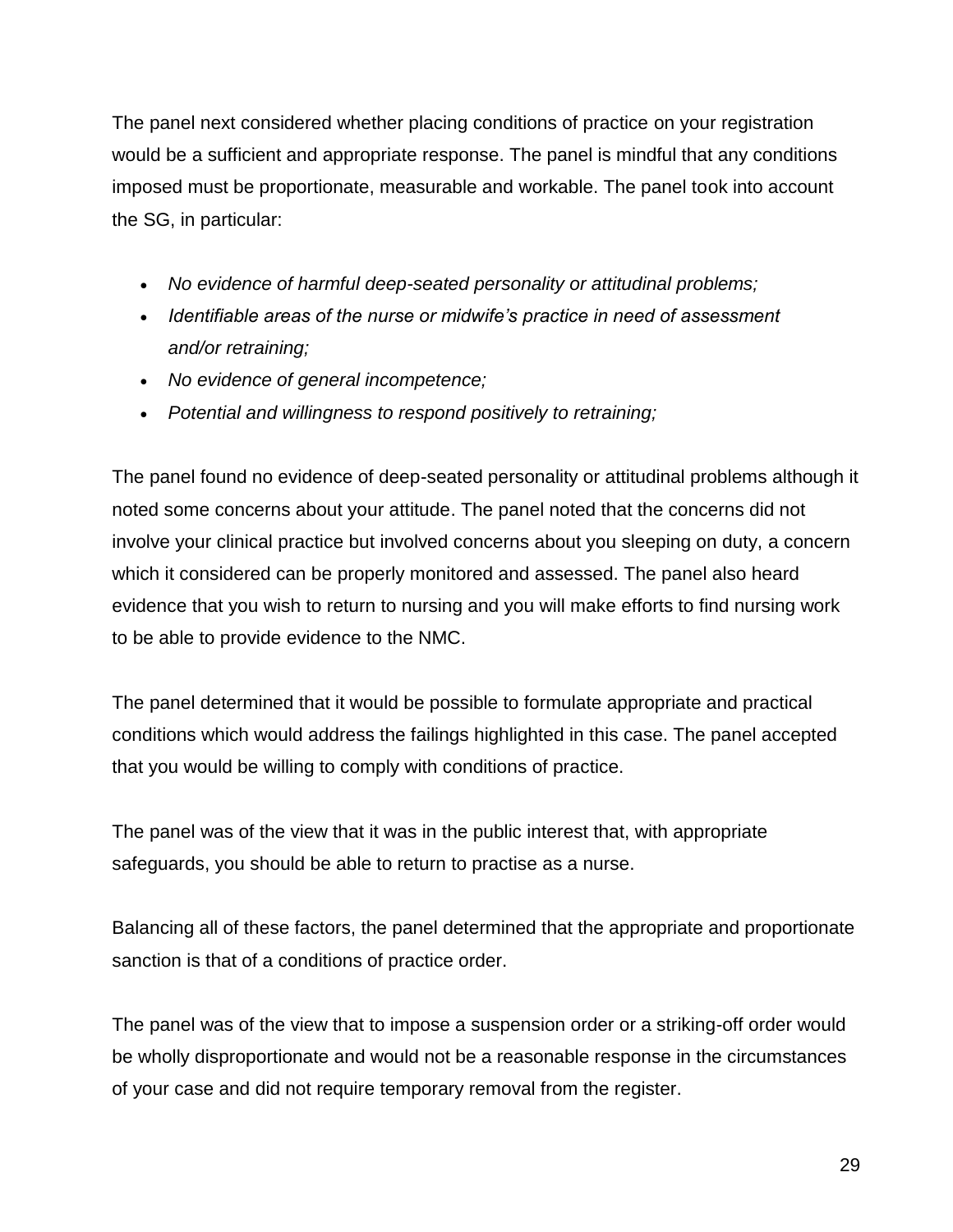Having regard to the matters it has identified, the panel has concluded that a conditions of practice order will mark the importance of maintaining public confidence in the profession, and will send to the public and the profession a clear message about the standards of practice required of a registered nurse.

The panel determined that the following conditions are appropriate and proportionate in this case:

*'For the purposes of these conditions, 'employment' and 'work' mean any paid or unpaid post in a nursing, midwifery or nursing associate role. Also, 'course of study' and 'course' mean any course of educational study connected to nursing, midwifery or nursing associates.*

- 1. You must limit your nursing practice to a single substantive employer (which should not be an agency).
- 2. You must not be the registered nurse in charge of any shift.
- 3. You must ensure that you are supervised any time you are working. Your supervision must consist of working at all times on the same shift as, but not always directly observed by, a registered nurse.
- 4. You must provide quarterly reports to the NMC from your line manager or supervisor setting out the standard of your conduct and your clinical performance with particular regard to sleeping on duty.
- 5. You must keep the NMC informed about anywhere you are working by:
	- a) Telling your case officer within seven days of accepting or leaving any employment.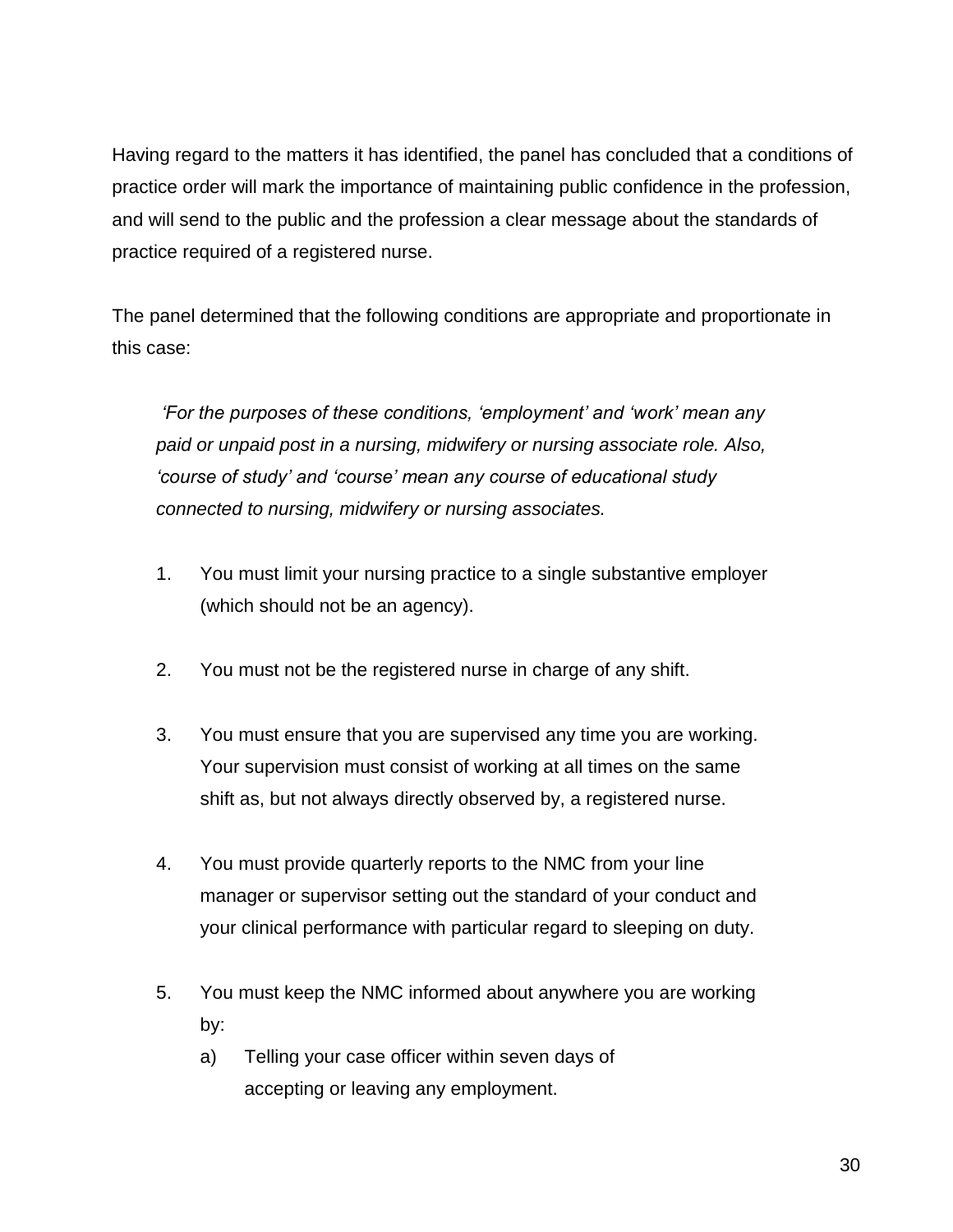- b) Giving your case officer your employer's contact details.
- 6. You must keep the NMC informed about anywhere you are studying by:
	- a) Telling your case officer within seven days of accepting any course of study.
	- b) Giving your case officer the name and contact details of the organisation offering that course of study.
- 7. You must immediately give a copy of these conditions to:
	- a) Any organisation or person you work for.
	- b) Any employers you apply to for work (at the time of application).
	- c) Any establishment you apply to (at the time of application), or with which you are already enrolled, for a course of study.
	- d) Any current or prospective patients or clients you intend to see or care for on a private basis when you are working in a self-employed capacity
- 8. You must tell your NMC case officer, within seven days of your becoming aware of:
	- a) Any clinical incident you are involved in.
	- b) Any investigation started against you.
	- c) Any disciplinary proceedings taken against you.
- 9. You must allow your NMC case officer to share, as necessary, details about your performance, your compliance with and / or progress under these conditions with:
	- a) Any current or future employer.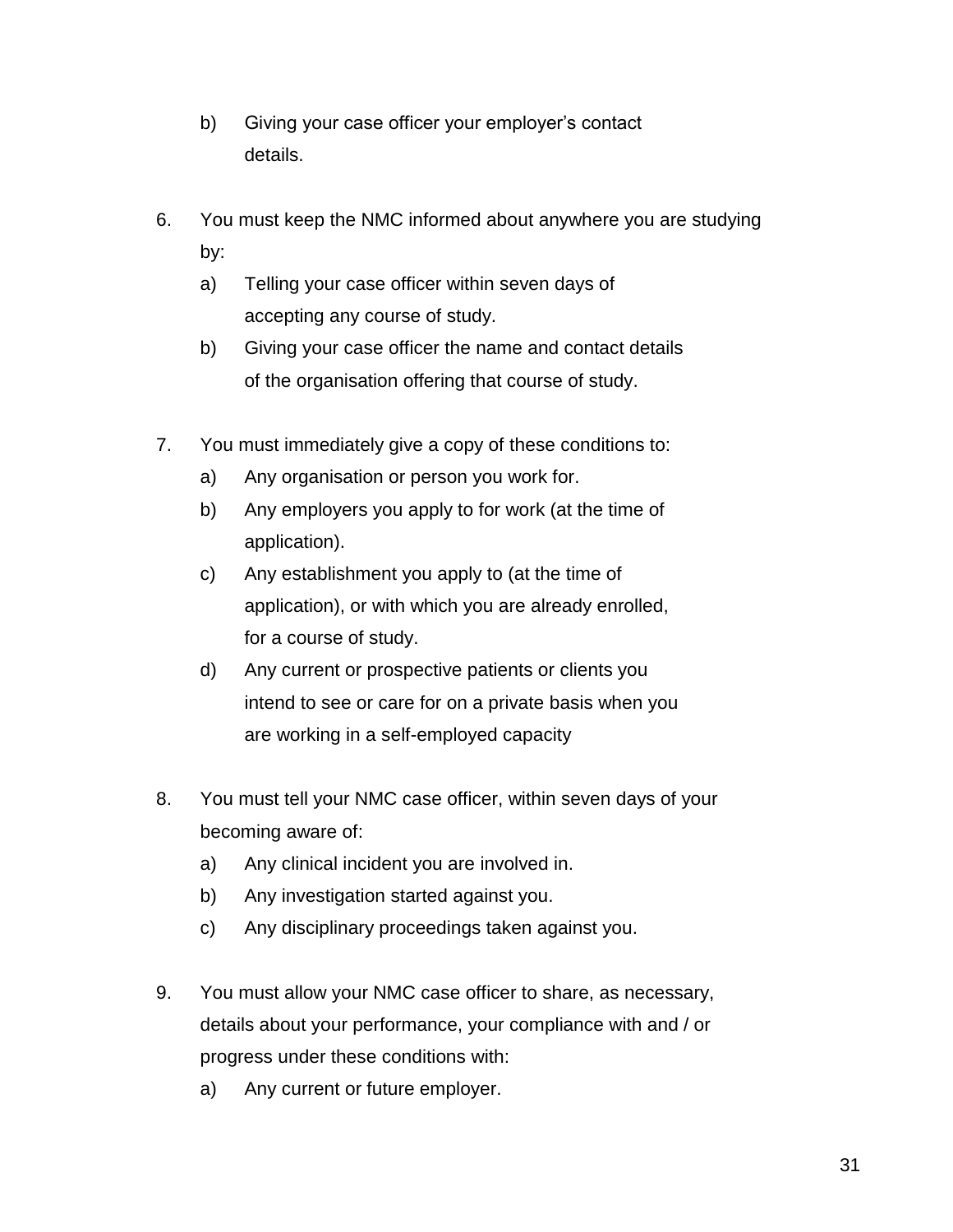- b) Any educational establishment.
- c) Any other person(s) involved in your retraining and/or supervision required by these conditions

The period of this order is for 12 months to enable you to secure employment as a nurse and for your practice to be reviewed and assessed.

Before the order expires, a panel will hold a review hearing to see how well you have complied with the order. At the review hearing the panel may revoke the order or any condition of it, it may confirm the order or vary any condition of it, or it may replace the order for another order.

Any future panel reviewing this case would be assisted by:

- Your attendance at the review hearing and your continued engagement with the NMC.
- A reflective piece demonstrating lessons learnt from these proceedings.
- Testimonials from employers and colleagues as to your safe and effective practice as a nurse.

This decision will be confirmed to you in writing.

# **Interim order**

As the conditions of practice order cannot take effect until the end of the 28-day appeal period, the panel has considered whether an interim order is required in the specific circumstances of this case. It may only make an interim order if it is satisfied that it is necessary for the protection of the public, is otherwise in the public interest or in your own interests until the conditions of practice sanction takes effect. The panel heard and accepted the advice of the legal assessor.